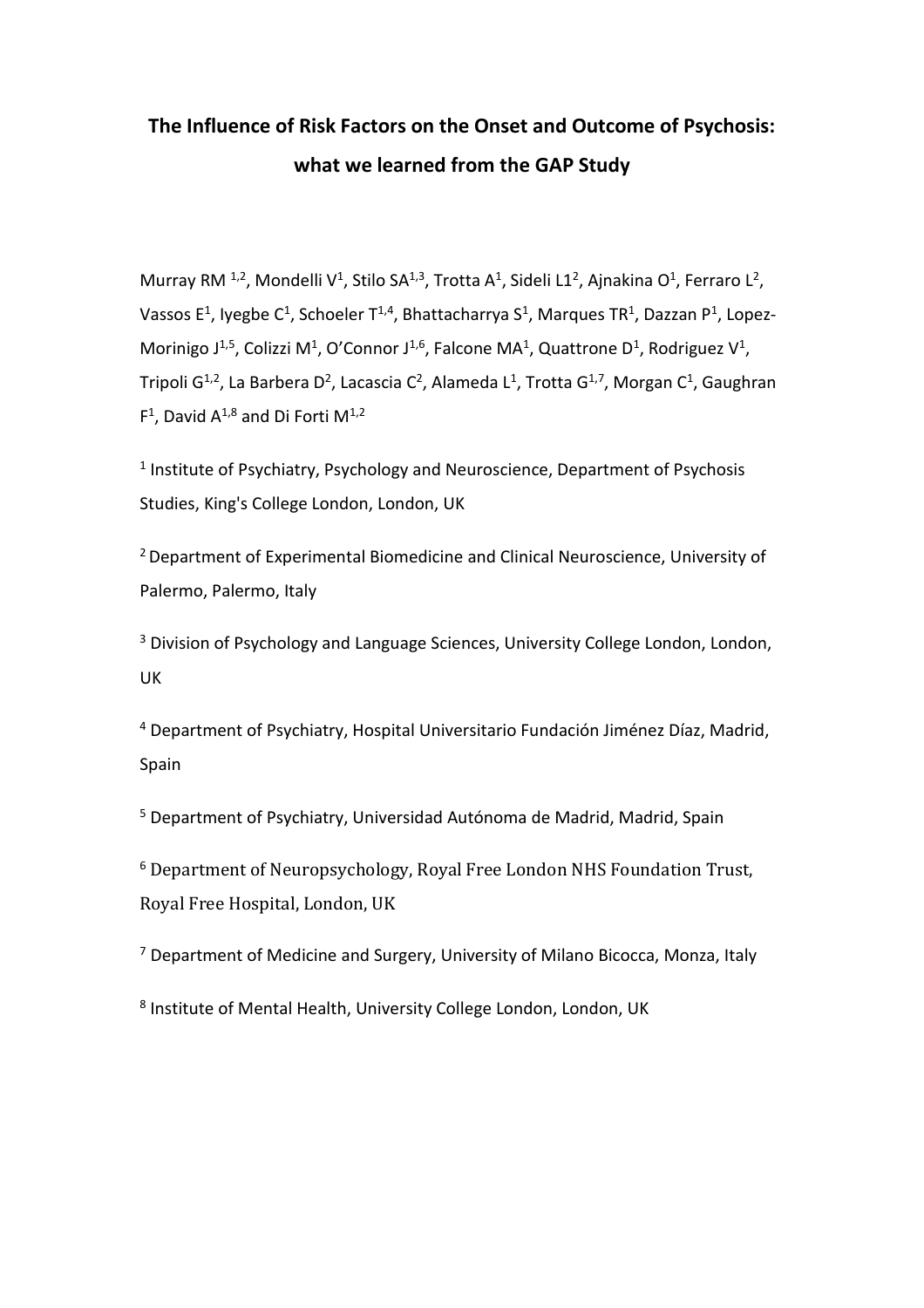#### **Abstract**

The GAP multidisciplinary study carried out in South London, recruited 410 first episode of psychosis patients and 370 controls; the aim was to elucidate the multiple genetic and environmental factors influencing the onset and outcome of psychosis. The study demonstrated the risk increasing effect of adversity in childhood (especially parental loss, abuse, and bullying) on onset of psychosis especially positive symptoms. Adverse life events more proximal to onset, being from an ethnic minority, and cannabis use also played important roles; indeed, one quarter of new cases of psychosis could be attributed to use of high potency cannabis. The "jumping to conclusions" bias appeared to mediate the effect of lower IQ on vulnerability to psychosis.

We confirmed that environmental factors operate on the background of polygenic risk, and that genetic and environment act together to push individuals over the threshold for manifesting the clinical disorder. The study demonstrated how biological pathways involved in the stress response (HPA axis and immune system) provide important mechanisms linking social risk factors to the development of psychotic symptoms. Further evidence implicating an immune/inflammatory component to psychosis came from our finding of complement dysregulation in FEP. Patients also showed an upregulation of the antimicrobial alpha-defensins, as well as differences in expression patterns of genes involved in NF-κB signaling and Cytokine Production.

Being of African origin not only increased risk of onset but also of a more difficult course of illness. The malign effect of childhood adversity predicted a poorer outcome as did continued use of high potency cannabis.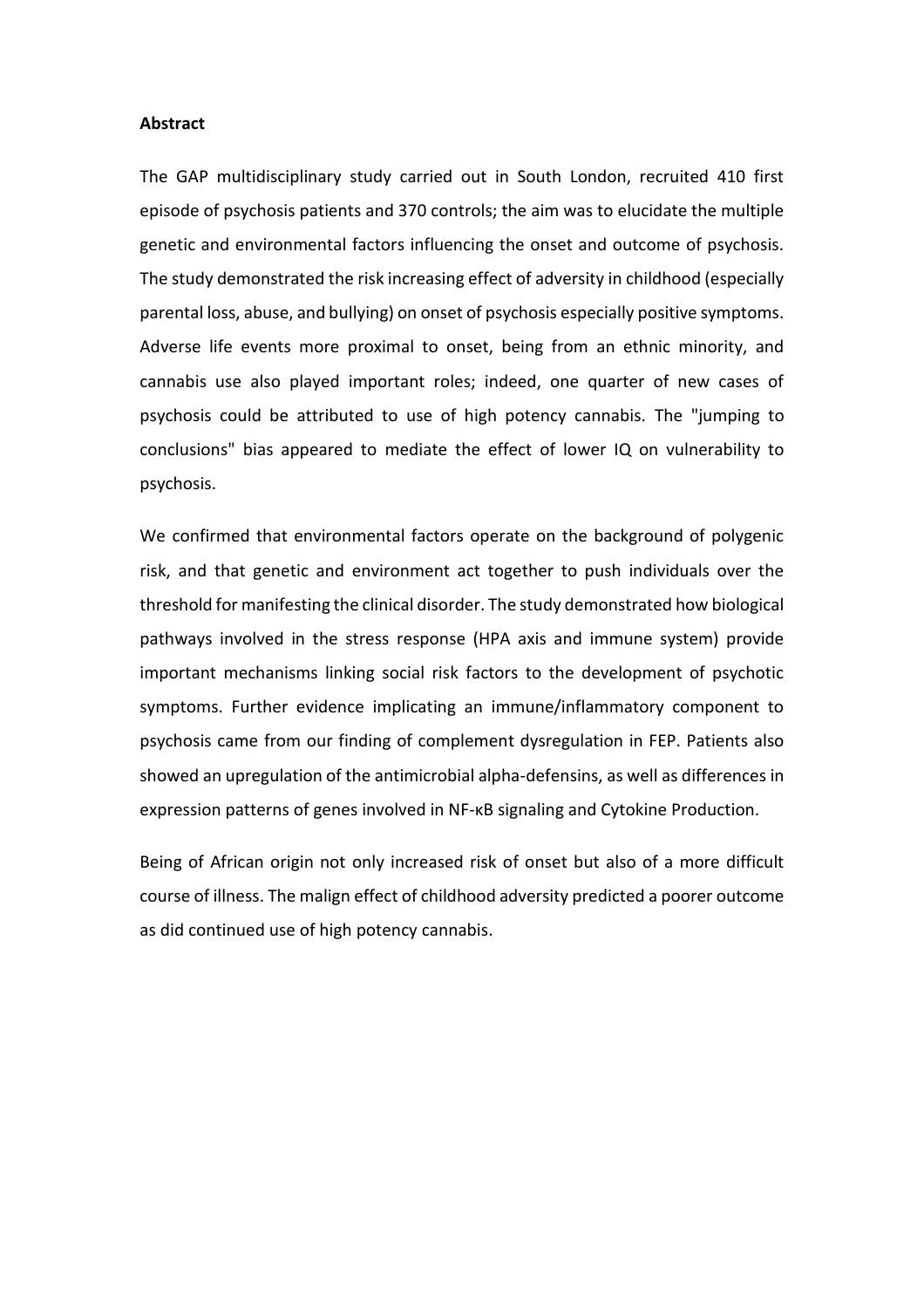#### **Introduction**

South London has been the focus of a series of investigations of psychosis, of which the best known are the Camberwell incidence studies of schizophrenia between 1964 and 1997 (Castle et al., 1998; Boydell et al., 2003), and the Aetiology and Ethnicity in Schizophrenia and Other Psychoses (AESOP) incidence and outcome studies (Fearon et al., 2006; Morgan et al., 2014a, 2014b). Sequential data from 1964 showed a steadily increasing incidence of psychosis, thought to be due to the excess in migrants, and to the increase in cannabis use (Castle et al., 1998; Boydell et al., 2006). The AESOP study demonstrated a higher incidence of psychosis in South London than in Bristol and Nottingham (Kirkbride et al., 2006); derivative studies using similar methodology also showed lower incidence rates in Sao Paulo, Brazil (Menezes et al., 2007) and Palermo, Sicily (Mulè et al., 2017).

However, few data of a biological nature were collected in the above studies, and limited information on recreational drug use. Therefore, we initiated a new casecontrol study of first episode psychosis (FEP) to include the collection of samples for genome-wide association studies (GWAS), and which was, therefore, termed the Genetics and Psychosis (GAP) study. As well as repeating the psychological and social measures from AESOP and collecting information concerning drug use, we examined the hypothalamic pituitary adrenal (HPA) axis and immune response. Thus, the study set out to combine biological, social and drug data into an integrated model of the onset and outcome of psychosis.

The GAP study baseline data collection ran from 2005 till 2010, and thereafter the sample has been followed up until the present; over 37 reports have been published. This paper summarizes the important findings and highlights directions for future research.

#### **Methods**

Patients: We approached all patients aged 18–65 years who presented to the South London and Maudsley (SLaM) NHS Foundation Trust, with FEP. Patients were invited to participate if they met the International Classification of Diseases (ICD)-10 criteria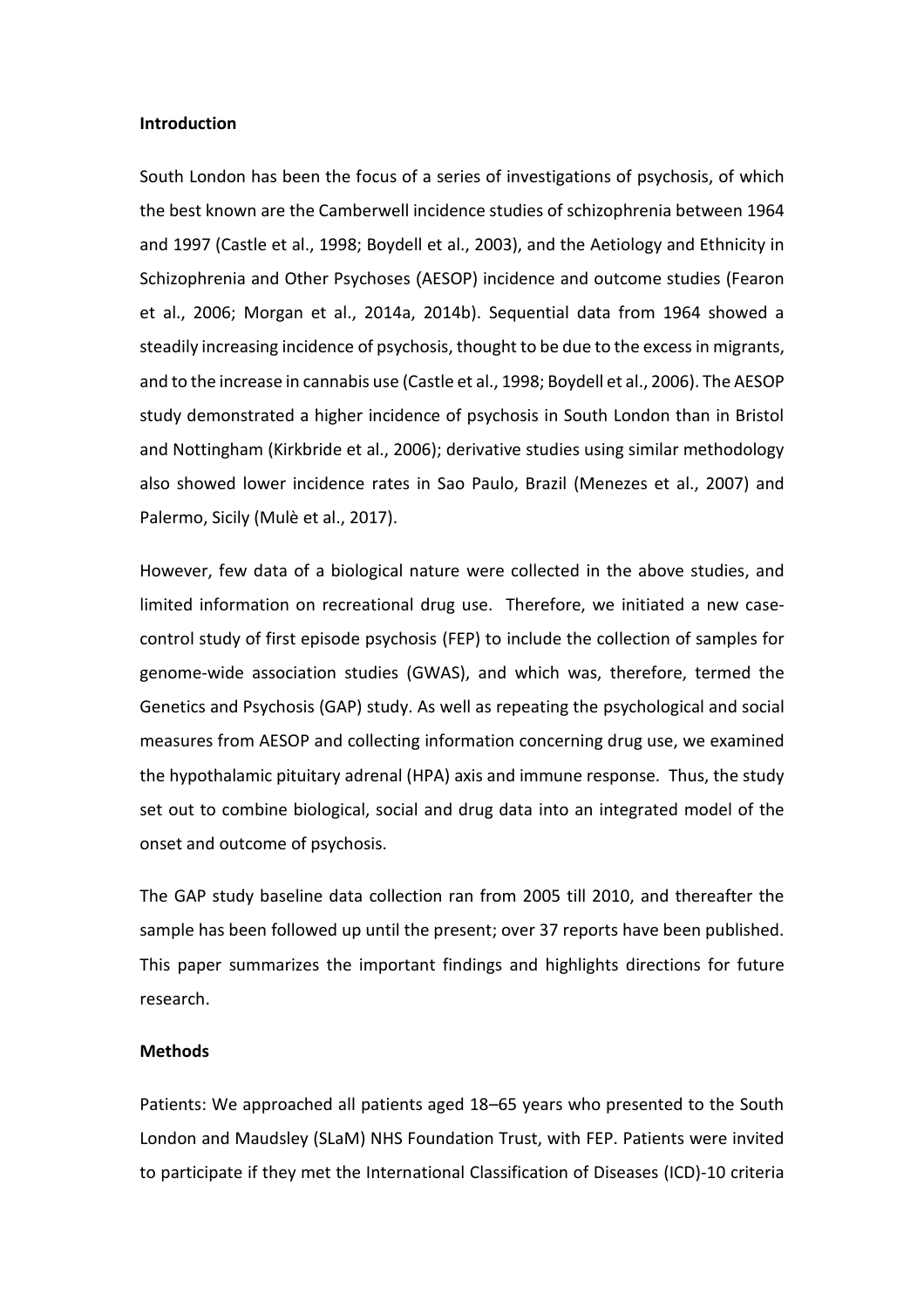for a diagnosis of non-affective (F20–F29) or affective (F30–F33) psychosis (World Health Organization, 1992a). Clinical data were collected using the Schedules for Clinical Assessment in Neuropsychiatry (SCAN) (World Health Organization, 1992b). ICD-10 diagnoses were determined using the OPCRIT checklist (McGuffin et al., 1991). We recruited healthy controls who were representative of the local population. A total of 410 FEP patients, and 370 controls agreed to participate. Further details of the methods can be found in Di Forti et al (Di Forti et al., 2009, 2014) and in the papers cited below.

# **Social Adversity**

One of the clearest findings was the important role that social adversity plays in psychosis. Compared with controls, FEP patients were three times more likely to have experienced parental loss, and twice as likely to report a long-term separation from a parent in childhood. Parental separation, sexual and physical abuse were specifically associated with the 'positive' psychosis dimension, thus confirming previous reports (Ajnakina et al., 2016).

More patients reported having been victims of bullying than community controls (Trotta et al., 2013). Interestingly, there was an association between bullying victimization and psychosis-like experiences amongst controls, suggesting an aetiological continuum underlying psychotic phenomena both in the general population and in the clinic.

Patients were also more likely to show two or more markers of social disadvantage in adulthood (living alone, being single, unemployed), not only at first contact with psychiatric services but also up to 5 years prior to first contact (Stilo et al., 2013, 2017), with evidence of cumulative effect. Patients had also experienced more stressful life events close to psychosis onset, and subjectively felt more stressed than healthy controls (Mondelli et al., 2010a). Childhood adversities were associated with subsequent cannabis use (Sideli et al., 2015) but not with cognitive functioning (Sideli et al., 2014).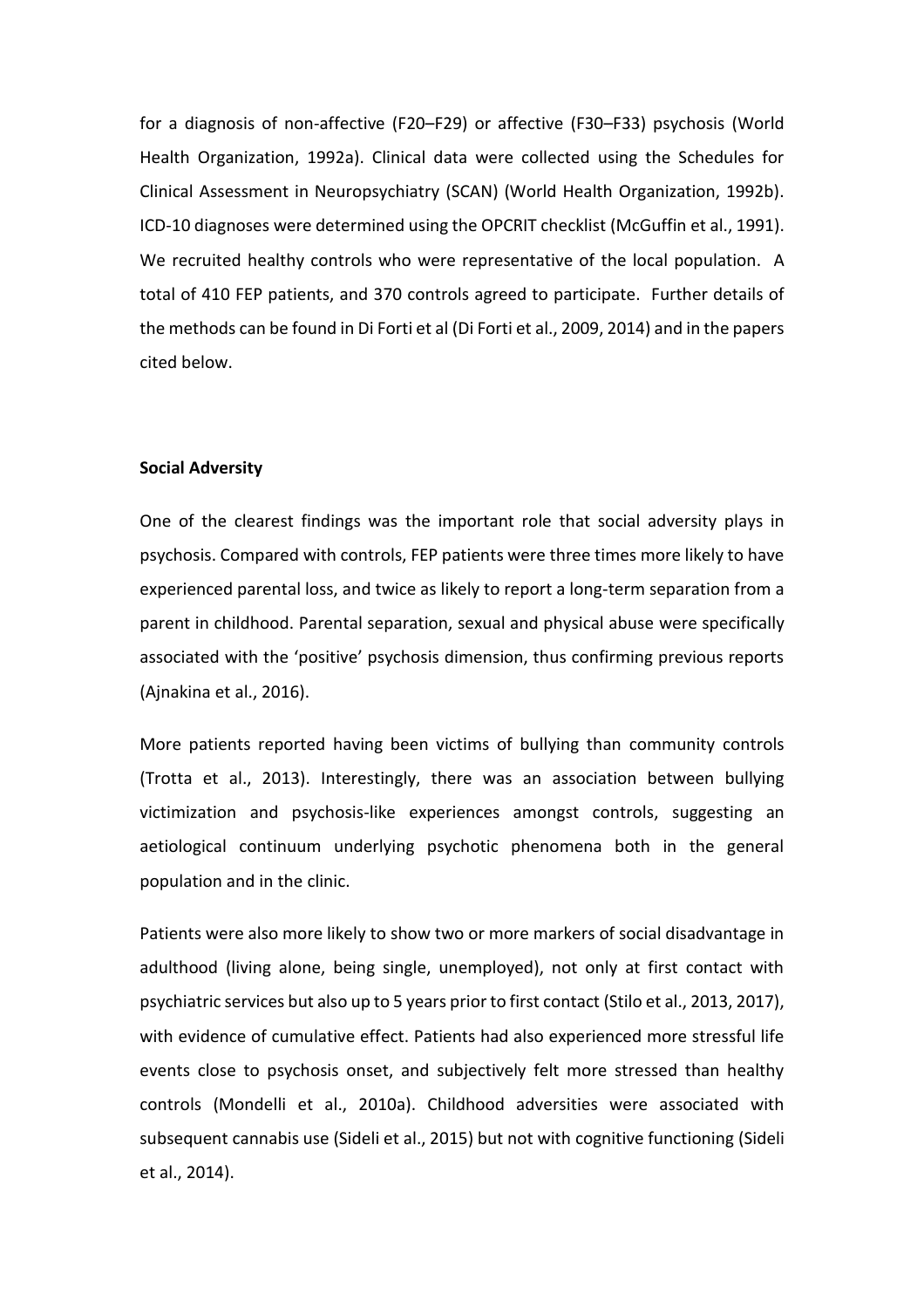#### **Hypothalamic-Pituitary-Adrenal axis and Immune markers of stress**

In order to understand the mechanisms linking social adversity to psychosis, we investigated the hypothalamic-pituitary-adrenal (HPA) axis and the peripheral immune system. FEP patients with less than two weeks of antipsychotic treatment had higher diurnal cortisol levels than healthy controls. The difference was not present in patients with longer duration of antipsychotic treatment, implying that antipsychotics may normalize raised cortisol levels.

The cortisol awakening response, a marker of how the HPA axis reacts to stress, was blunted in patients (Mondelli et al., 2010a); this was unrelated to antipsychotics. There was a divergent effect of childhood abuse on the HPA axis in FEP and controls. Following exposure to such abuse, a blunted cortisol awakening response and less reactive HPA axis may represent one of the biological pathways to psychosis (Ciufolini et al., 2019). This low cortisol awakening response was associated with worse cognitive functioning, in particular a more severe deficit in verbal memory and processing speed (Aas et al., 2011).

FEP patients showed increased serum levels of inflammatory markers such as tumornecrosis-factor (TNF)-alpha and interleukin (IL)-1alpha (Di Nicola et al., 2013); TNFalpha levels were particularly high in those patients with a history of childhood trauma suggesting early traumatic experience can facilitate increased adulthood inflammation. Another inflammatory marker, C reactive protein (Hepgul et al., 2012), showed higher serum levels in patients with experience of childhood sexual abuse than both healthy controls and patients without childhood sexual abuse. Further evidence implicating an immune/inflammatory component to psychosis came from our finding of compliment dysregulation in FEP (Kopczynska et al., 2019); complement is, of course, a key driver of inflammation.

Interestingly, increased levels of the pro-inflammatory cytokine IL-6, as well as low levels of the neurotrophic factor BDNF, were associated with smaller left hippocampal volume (Mondelli et al., 2011). High levels of cortisol during the day were also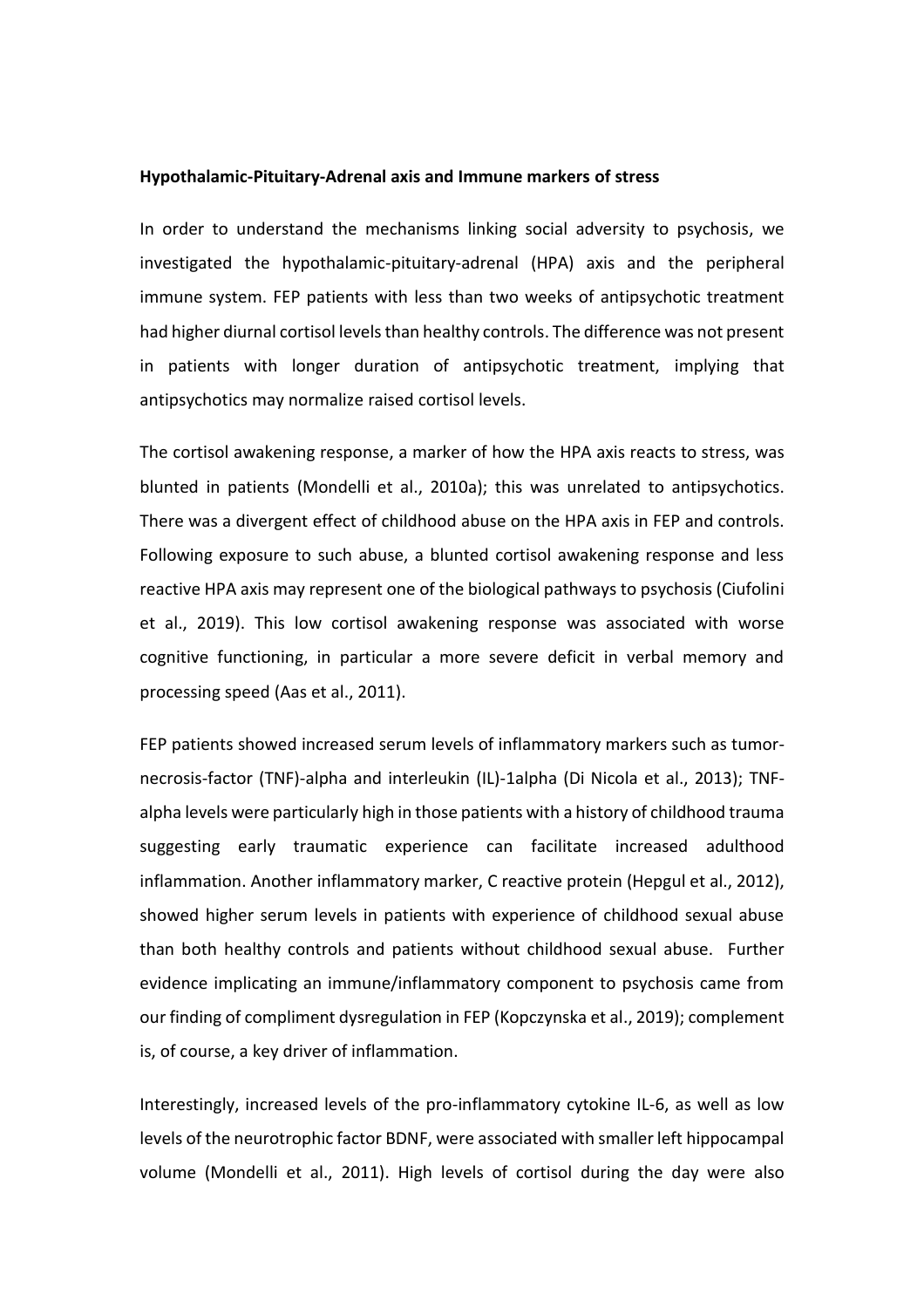associated with smaller left hippocampal volumes (Mondelli et al., 2010b). Indeed, diurnal cortisol, IL-6 and BDNF all independently affected hippocampal volume in FEP (Mondelli et al., 2011). Thus, the excessive HPA and immune responses to stress around the onset of psychosis may contribute to the decrease in hippocampal volume observed over this period.

# **Cannabis use**

It is now well established that cannabis use can increase the risk of psychosis (Murray et al., 2013; Di Forti et al., 2015), although the mechanism remains unclear (Luizi et al, 2008; Murray et al, 2016). The GAP study was the first to show the importance of the pattern of cannabis use (Di Forti et al., 2009), and that people who used a type of cannabis with high concentration of Delta-9-Tetrahydrocannabinol (THC) were at almost 3 times greater risk of suffering from a psychotic disorder, rising to over 5 times, if they used it daily, compared with those who never used; they also experienced psychosis onset on average 6 years earlier than never users (Di Forti et al., 2014).

The association between use of high potency cannabis and risk of psychosis was not explained by differences in socio-demographic characteristics, other drug use, or genetic load for psychosis (Di Forti et al., 2015). Indeed, we calculated that in South London, the proportion of first- episode psychosis attributable to use of high potency cannabis was 24% (Di Forti et al., 2015).

A number of studies have reported better cognitive performance in those patients with psychosis who used cannabis, compared with those who had not. This is surprising as cannabis can impair cognition in healthy subjects. The GAP study offered a possible explanation by showing that FEP patients who had smoked cannabis had not only a higher current IQ but also a higher premorbid IQ than patients who had never used cannabis (Ferraro et al., 2013); this difference was not found among controls; cannabis appears to play a role in provoking psychosis in people who were less neurodevelopmentally impaired than is generally the case in psychosis. One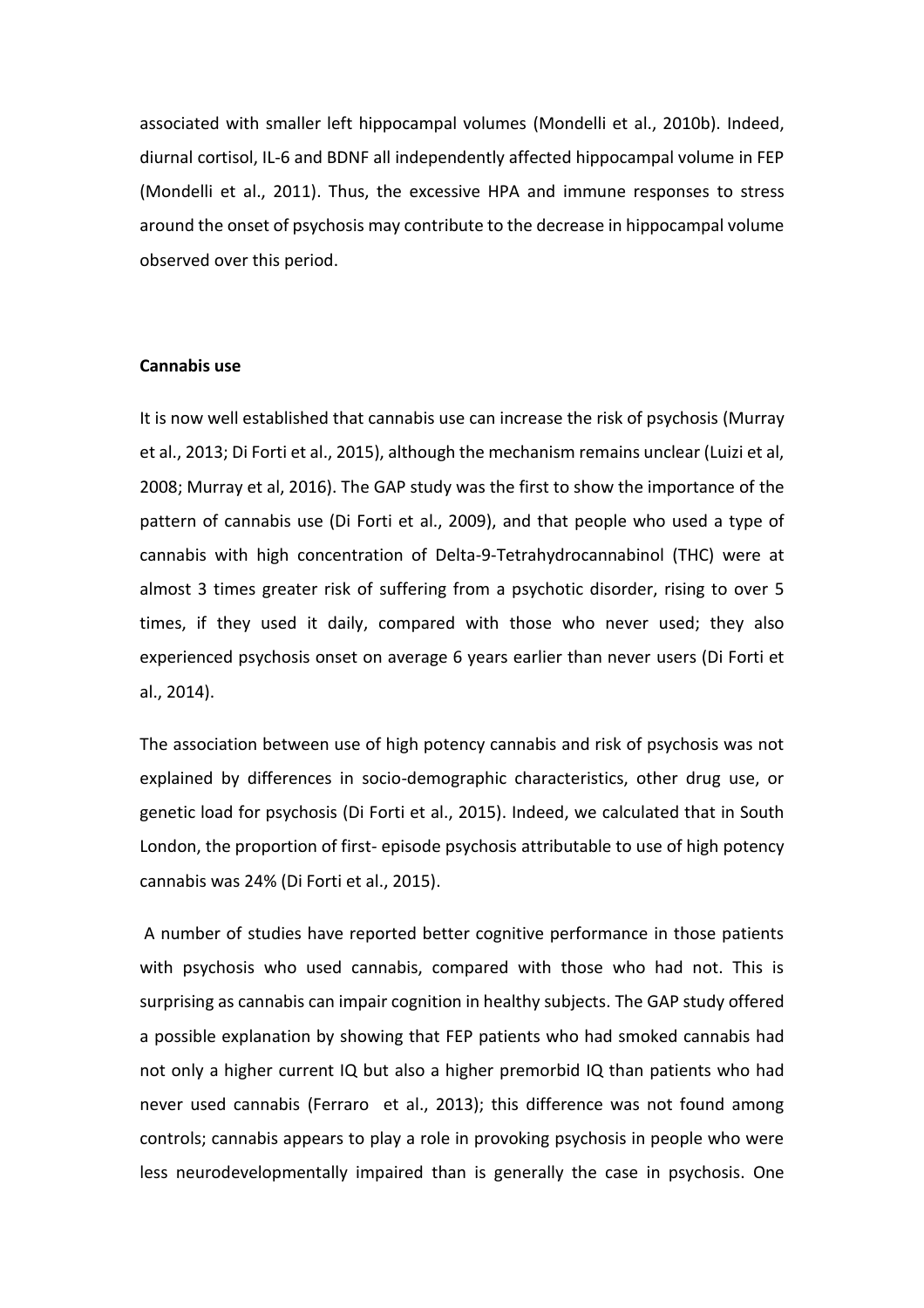possible mechanism for this could be the disturbed microstructural organization of the corpus callosum which we found associated with use of high potency cannabis (Rigucci et al., 2016).

An analysis of *reasons for use* of cannabis found little evidence in support of a 'selfmedication' motive (Kolliakou et al., 2015). Interestingly, FEPs were more likely to report both 'bad' (i.e. exacerbation of psychotic like experiences) and 'enjoyable' (i.e. feeling high, full of ideas) experiences than controls when using high-potency cannabis (Bianconi et al., 2016). In this way, greater pleasurable effects of cannabis may reinforce its continued use in those who become psychotic, despite the concomitant exacerbation of psychotic symptoms.

## **Candidate genes**

We replicated a report of an interaction between the AKT1 (rs2494732) genotype and cannabis use (Di Forti et al., 2012) in conveying vulnerability to psychosis; similarly we found evidence of interaction between cannabis use and variation at the DRD2 gene (Colizzi et al., 2015). These findings that individual genes may influence susceptibility to cannabis-induced psychosis must remain tentative till further confirmed. There was no evidence of interaction between COMT Val158Met, AKT1, or DRD2 polymorphisms and exposure to childhood adversity in relation to psychosis onset (Trotta et al., 2018).

# **Whole-genome approaches**

We calculated the polygenic risk score for schizophrenia (PRS-Sz), which summarises genome-wide data into a single variable that measures genetic liability to the disorder (Vassos et al., 2017). We found PRS-Sz to be a powerful predictor of case-control status in European individuals (9.4% of the variance explained), but not in individuals of African ancestry. Interestingly, PRS distinguished cases who acquired a schizophrenia diagnosis from those with other psychotic disorders such as delusional disorder, affective psychosis or brief psychotic episode. This was the first study to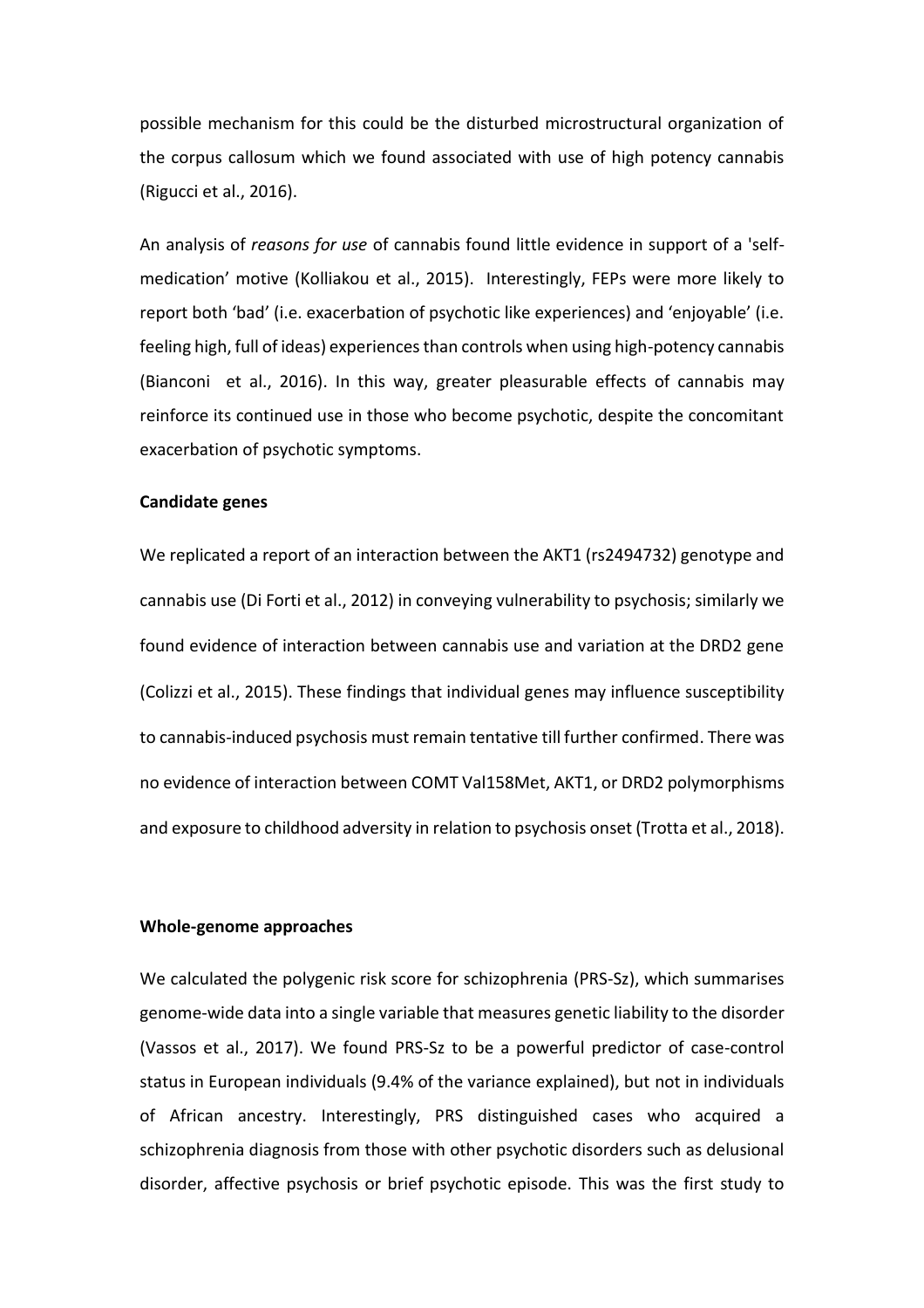demonstrate the potential clinical utility of PRS, and included a replication in a sample of patients with chronic schizophrenia.

We then examined the interplay between PRS and childhood adversity in FEP but did not find evidence of interaction (Trotta et al., 2016a). We also examined the interplay of childhood adversity and familial risk, using family history as a proxy of the overall genetic loading to psychosis (Trotta et al., 2015). Again we found no interaction between the two risk factors. We concluded that genetic liability whether measured by family history or molecular means, and childhood adversity contribute independently to the aetiology of psychosis.

## **Gene Expression:**

When comparing the blood transcriptome of FEP patients and healthy controls, we found evidence for multiple disrupted pathways, primarily related to oxidative stress and immune signaling. We notably found an upregulation of the antimicrobial alpha-defensins in FEP patients, as well as differences in expression patterns of genes involved in NF-κB signaling and Cytokine Production. (Leirer et al., 2019). These effects could not be explained by anti-psychotic medication, and in fact medication correlated with a reduction in the magnitude of changes between FEP patients and controls.

#### **Psychological Mechanisms**

We focused on the "jumping to conclusions" (JTC) data-gathering bias. Half of the FEPs jumped to conclusions on at least one of tasks proposed, compared with 25% of controls (Falcone et al., 2015a). JTC was associated with severity of clinical delusions, and with worse neuropsychological functioning in both cases and controls. Each point decrease in IQ increased the likelihood of JTC by around 4%. This finding suggests that JTC operates to mediate the effect of lower IQ on vulnerability to psychosis.

All those with persisting delusions at 12 months jumped to conclusions either at baseline or follow-up, compared to half of those with no, or amenable, delusions (Falcone et al., 2015b). Over the 4 years following onset, JTC predicted longer admissions, more compulsory admissions and police involvement (Rodriguez et al.,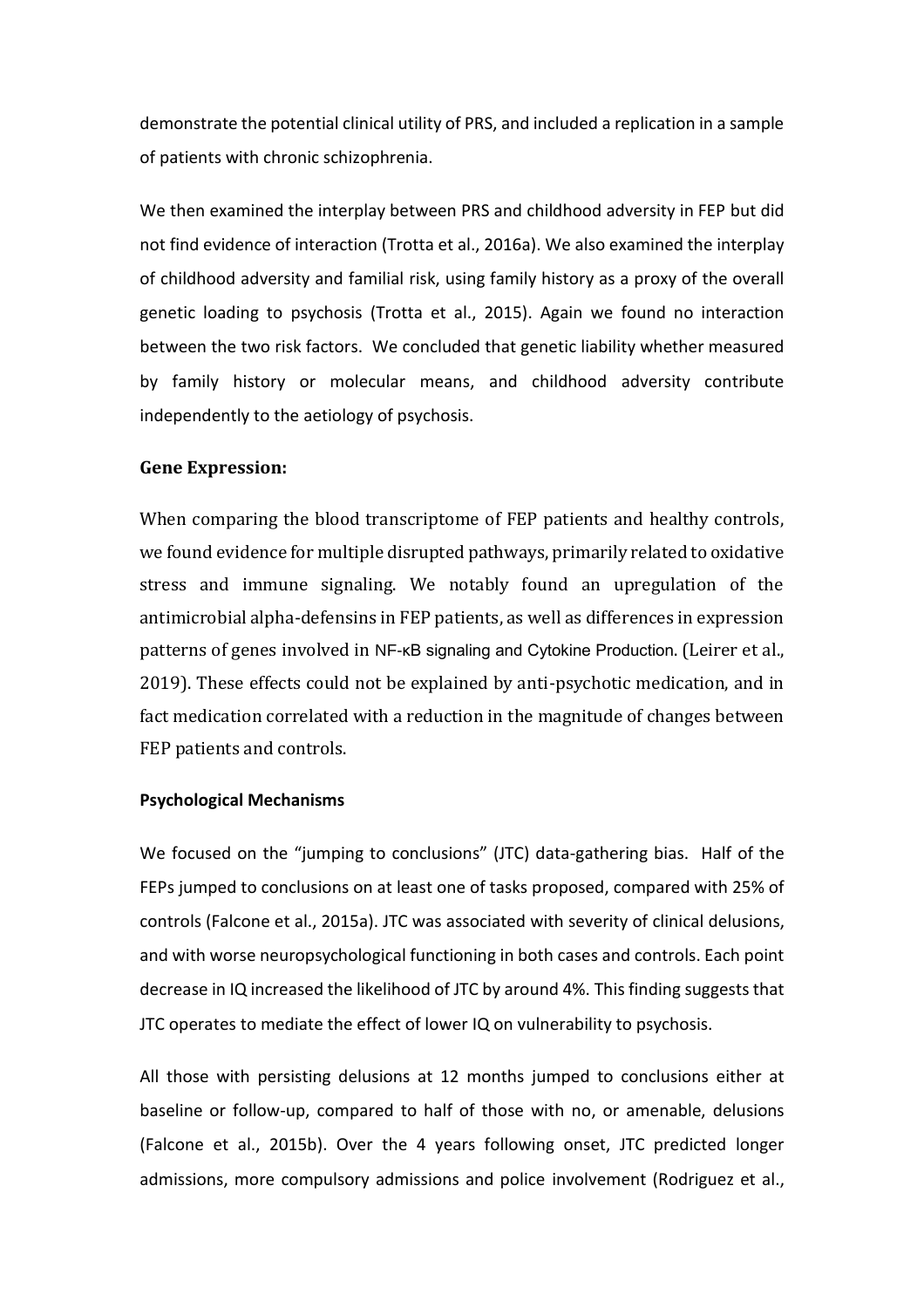2018).

#### **Outcome**

**Biological markers**: Both a blunted cortisol awakening response and increased levels of inflammatory markers, such as IL-6 and interferon (IFN)-gamma, at baseline predicted poor response at three months (Mondelli et al., 2015) . Worse metabolic and inflammatory status onset, characterized by high C reactive protein, high body mass index and high triglycerides levels, predicted poor treatment response at 1-year follow-up (Nettis et al., 2019).

MRI examination also showed that poor treatment response three months after onset was predicted by abnormal gyrification (Palaniyappan et al., 2013) and decreased white matter integrity (Marques et al., 2014).

**Risk Factors:** Black patients had longer inpatient stays, higher rates of compulsory admissions and increased instances of police involvement during re-admission compared with patients of White British ethnicity during the first 5 years of illness (Ajnakina et al, 2017).

Childhood physical abuse was associated with almost 3-fold increased odds of not being in a relationship at 1-year follow-up compared to non-abused patients (Trotta et al, 2016b). Greater service utilisation over 5 years (Ajnakina et al, 2018) was predicted by institutional care and by death of a biological parent; parental separation was associated with non-compliance with medication.

Lack of insight at baseline predicted symptom severity at long-term follow-up (O'Connor et al., 2013, 2017). Previous suicide attempts, and depression both of which were linked with baseline insight levels, predicted subsequent suicidal behavior (Lopez-Morinigo et al., 2019).

**Cannabis use:** Those who stopped using cannabis had the most favourable course of illness (Colizzi et al., 2016; Schoeler et al., 2016a). In contrast, those who continued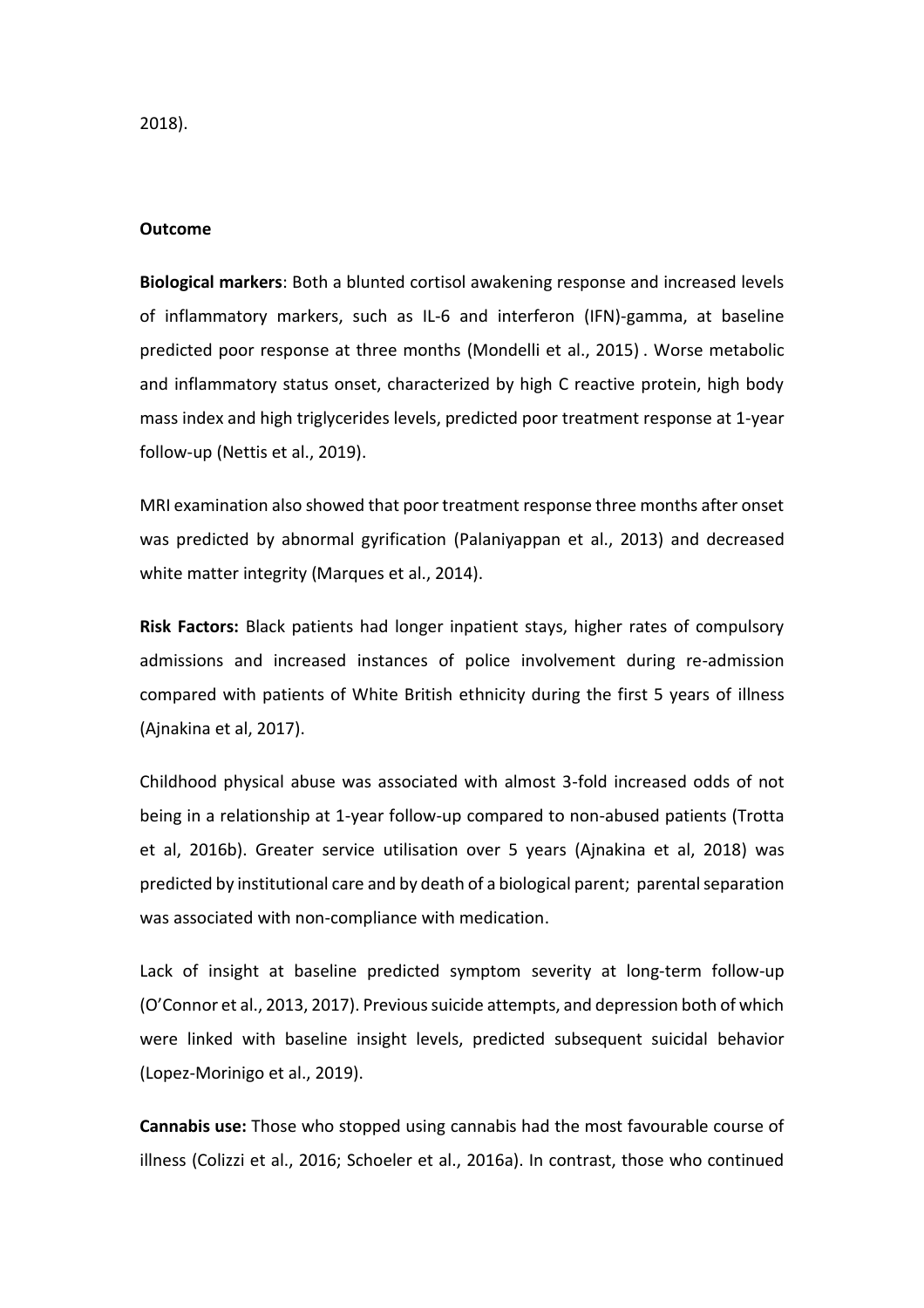using high-potency cannabis daily showed fewer months until a relapse occurred, more relapses, and required more intensive psychiatric care (Schoeler et al., 2016a, 2016b, 2017a, 2017b). Continued use of cannabis was also associated with poorer adherence to prescribed antipsychotic medications but this link did not fully explain the adverse long-term outcomes seen in cannabis-using FEPs (Colizzi et al., 2016; Schoeler et al., 2016a, 2016b, 2017a, 2017b).

**Treatment Resistance:** Five years after onset, one third of patients who initially received a diagnosis of schizophrenia met criteria for Treatment Resistance. 70% of such patients did not respond to an antipsychotic from their first contact with mental health services for psychosis(Lally et al., 2016), which fits with the idea that there may be a distinctive poor outcome subgroup which shows no striatal dopaminergic excess (Demjaha et al., 2012). A study using the ten-year outcome data from the AESOP similarly reported two types of treatment resistance (Demjaha et al., 2017). This and the evidence noted above that abnormal gyrification and white matter integrity are associated with poor treatment response, raises the question of whether this is a neurodevelopmentally damaged group. The other 30% of the treatment resistant patients initially responded to antipsychotics, before becoming resistant, suggesting that the loss of response in these cases could be due to the emergence of dopamine receptor supersensitivity (Murray et al., 2016).

# **Conclusions**

The GAP study demonstrated the influence of number of different risk factors on the onset of psychosis. It further clarified the effect of adversity in childhood (especially parental loss, abuse, and bullying) reported in the AESOP study, and associated it particularly with development of positive psychotic symptoms. As in the Camberwell Functional Psychosis Study (Bebbington et al, 1993), we found that adverse life events proximal to onset increased risk. And as in all our previous studies in South London, being from an ethnic minority especially of African ancestry, also played an important role. In addition, about one quarter of new cases of psychosis could be attributed to daily use of high potency cannabis. A subsequent study carried out by Di Forti et al (2019) showed that this proportion had risen to 30%, possibly due to the further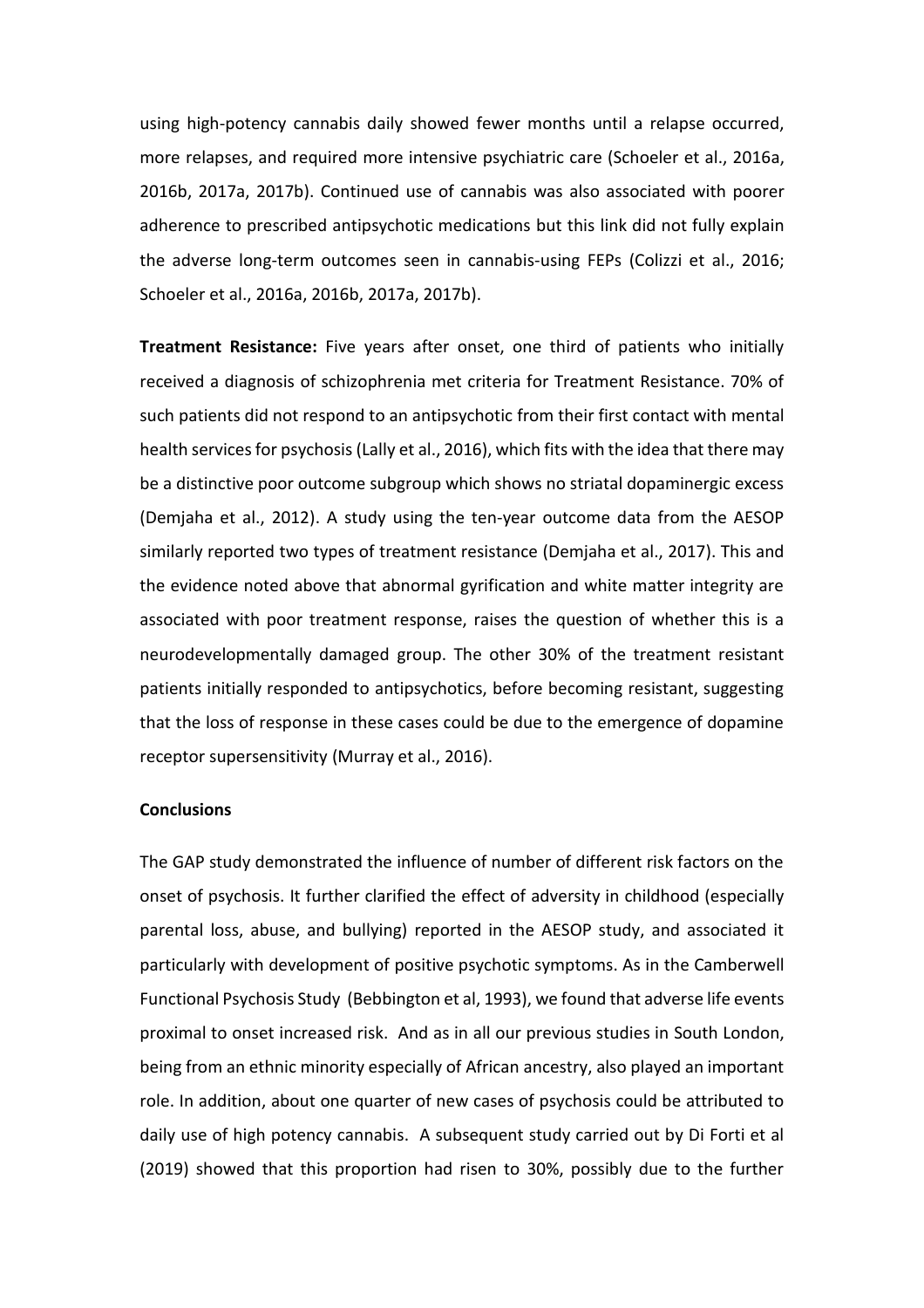increase in the potency of the available cannabis.

Biological pathways involved in the stress response (HPA axis and immune system) provide important mechanisms linking risk factors to the development of psychotic symptoms The GAP study confirms that environmental factors operate on the background of polygenic risk for schizophrenia but our preliminary evidence does not show gene-environment interaction; for example, genetic loading and childhood adversity appeared to act in a simple additive manner to propel the individual over the threshold for manifestation of psychosis.

It is not surprising that risk factors for onset such as adversity, ethnicity, and cannabis use also played a role in determining the outcome. if an individual has suffered sufficient adversity to contribute to onset of psychosis, then one can understand how this malign effect can carry over to influence outcome. On the other hand, if the aetiological factor can be removed, e.g. by ceasing high potency cannabis use, then outcome can be much better. The fact that black patients still have a worse outcome than their white counterparts should alarm British policy makers given the huge attention that this issue has received in the UK over more than two decades.

Several of the biological findings in GAP have subsequently been confirmed. Other studies have replicated the presence of a blunted cortisol awakening response in patients with first episode psychosis and schizophrenia, as also supported by a recent meta-analysis (Berger et al., 2016). Increased levels of inflammatory markers have been reported by subsequent studies in first episode psychosis (Zajkowska and Mondelli, 2014; Corsi-Zuelli et al 2019; Pillinger et al., 2019). To our knowledge, no subsequent study has yet been published investigating the association between such stress biomarkers and cognitive function or hippocampal volume specifically in first episode psychosis.

The polygenic risk score for schizophrenia, although a useful measure of overall genetic loading, is perhaps too non-specific to elucidate interactions with individual environmental factors. A larger study might enable examination of specific gene sets, for example, whether endocannabinoid genes influence susceptibility to cannabis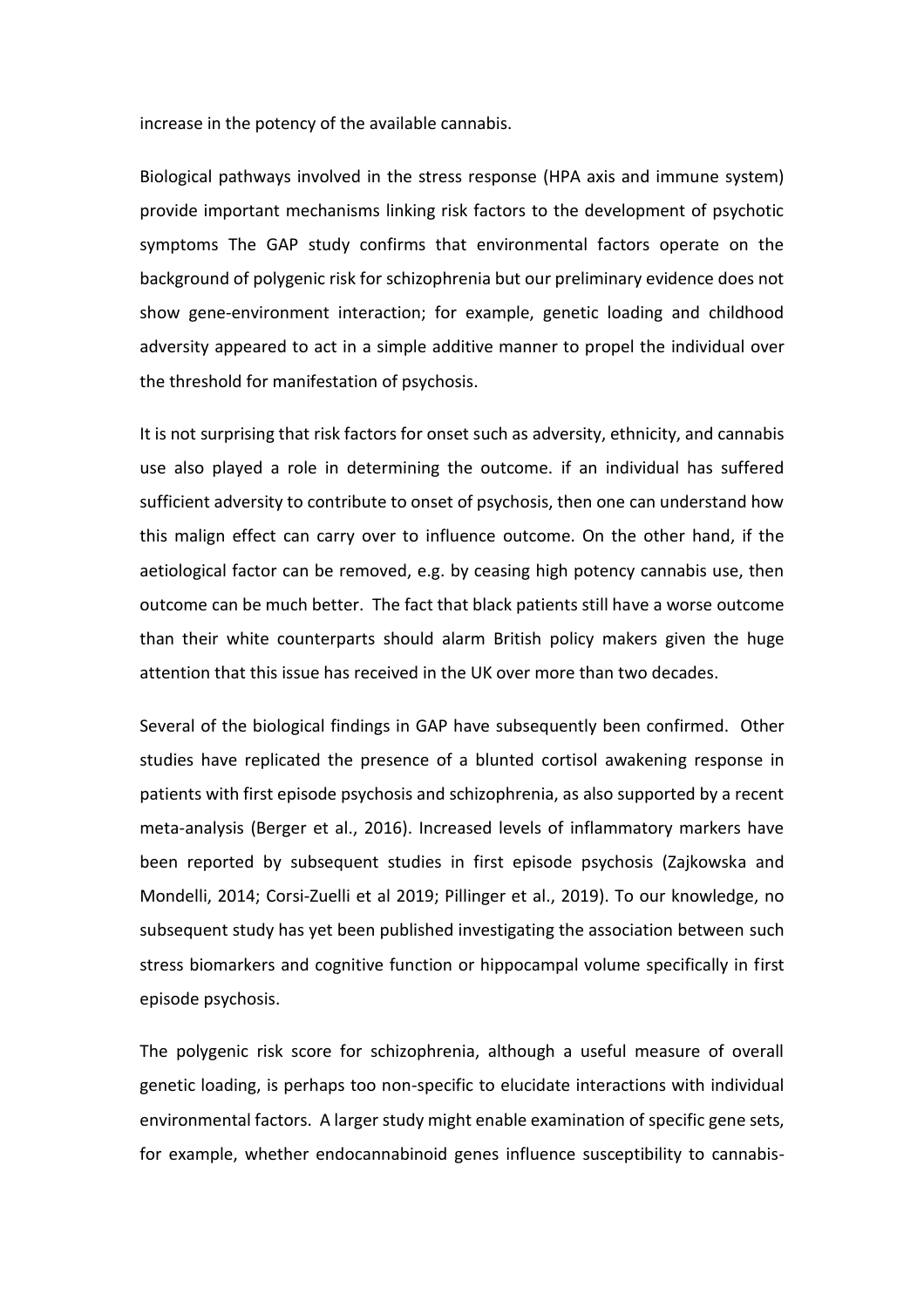induced psychosis, or whether genes influencing the striatal dopamine response render certain individuals exposed to childhood adversity especially prone to psychosis.

The GAP study also exemplifies the limitations of FEP studies carried out in one location. Firstly, although we confirmed the main risk factors for psychosis which we had found in our previous studies in South London, it is likely that different risk factors for psychosis play a role of varying importance in different countries, depending, for example, on the extent of migration or the availability of high potency cannabis. Secondly, studies from one centre are likely to be too small to enable exploration of how risk factors co-occur or interact with each other. Similarly, although we found a number of predictors of poor outcome, the study did not have sufficient power to examine their joint effect.

#### **Implications for the future**

The last two decades have seen the elucidation of many of the contributing environmental causes of psychosis; the GAP study has contributed to this advance. However, it remains unclear if, and how, such environmental risk factors interact with each other or with susceptibility genes to cause the disorder, or whether their combined effect is just the sum of their individual effects. Furthermore, we know little of the pathogenic pathways linking risk factors to expression of disorder. Larger multicenter first episode studies which span different countries and continents are now necessary. Such studies should include not only examination of genetic and biological pathways but also follow-up over a number of years. Such expensive studies which are common in medicine are now required in psychosis research.

Now that we have some knowledge of individual risk factors for psychosis, then an obvious next step is to attempt to limit exposure to these factors. The findings concerning cannabis are of particular importance particularly because of the increasing availability in many countries of high potency cannabis. It is time to develop a public health strategy for the prevention of psychosis addressing potentially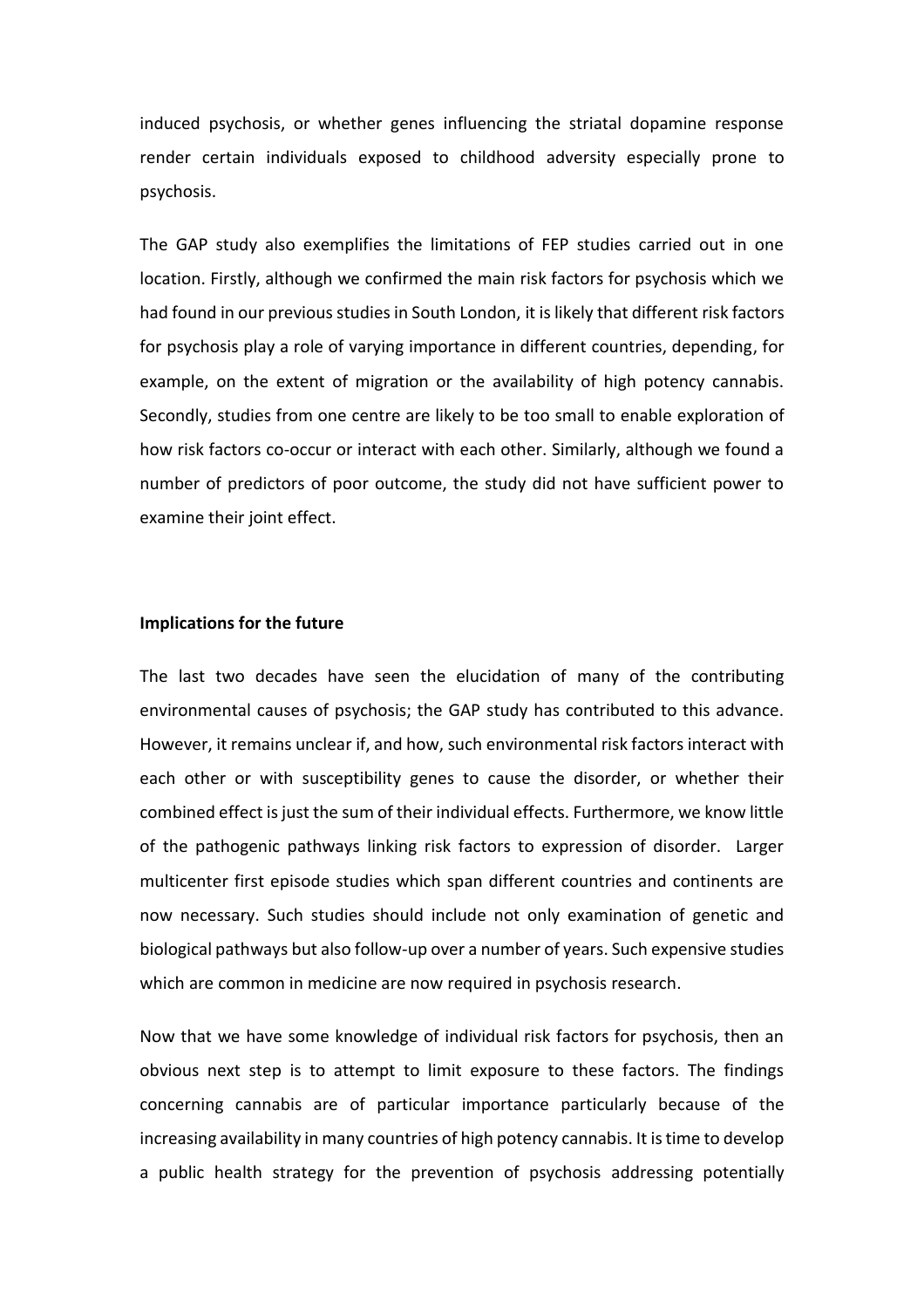modifiable risk factors such as cannabis us.

# **References**

- Aas, M., Dazzan, P., Mondelli, V., Toulopoulou, T., Reichenberg, A., Di Forti, M., Fisher, H.L., Handley, R., Hepgul, N., Marques, T.R., Miorelli, A., Taylor, H., Russo, M., Wiffen, B., Papadopoulos, A., Aitchinson, K.J., Morgan, C., Murray, R.M., Pariante, C.M., 2011. Abnormal cortisol awakening response predicts worse cognitive function in patients with first-episode psychosis. Psychol. Med. 41 (3), 463-476.
- Ajnakina, O., Trotta, A., Oakley-Hannibal, E., Di Forti, M., Stilo, S.A., Kolliakou, A., Gardner- Sood, P., Gaughran, F., David, A.S., Dazzan, P, Pariante, C.M., Mondelli, V., Morgan, C., Vassos, E., Murray, R.M., Fisher, H.L., 2016. Impact of childhood adversities on specific symptom dimensions in first-episode psychosis. Psychol. Med. 46 (2), 317-326.
- Ajnakina, O., Lally, J., Di Forti, M., Kolliakou, A., Gardner-Sood, P., Lopez-Morinigo, J., Dazzan, P., Pariante, C.M., Mondelli, V., MacCabe, J., David, A.S., Gaughran, F., Murray, R.M., Vassos, E., 2017. Patterns of illness and care over the 5 years following onset of psychosis in different ethnic groups; the GAP-5 study. Soc. Psychiatry Psychiatr. Epidemiol. 52 (9), 1101-1111.
- Ajnakina, O., Trotta, A., Di Forti, M., Stilo, S.A., Kolliakou, A., Gardner-Sood, P., Lopez-Morinigo, J., Gaughran, F., David, A.S., Dazzan, P., Pariante, C.M., Mondelli, V., Murray, R.M., Fisher, H.L., 2018. Different types of childhood adversity and 5 year outcomes in a longitundinal cohort of first episode psychosis patients. Psychiatry Res. 269: 199-206.
- Bebbington, P., Wilkins, S., Jones,P., Foerster, A., Murray, R.M., Toone, B., and Lewis, S. 1993. Life Events and Psychosis. Br. J. Psychiatry, 179, 72-79
- Berger M, Kraeuter A,K., Romanik D., Malouf P., Amminger GP., Sarnya Z., 2016. Cortisol awakening response in patients with psychosis: Systematic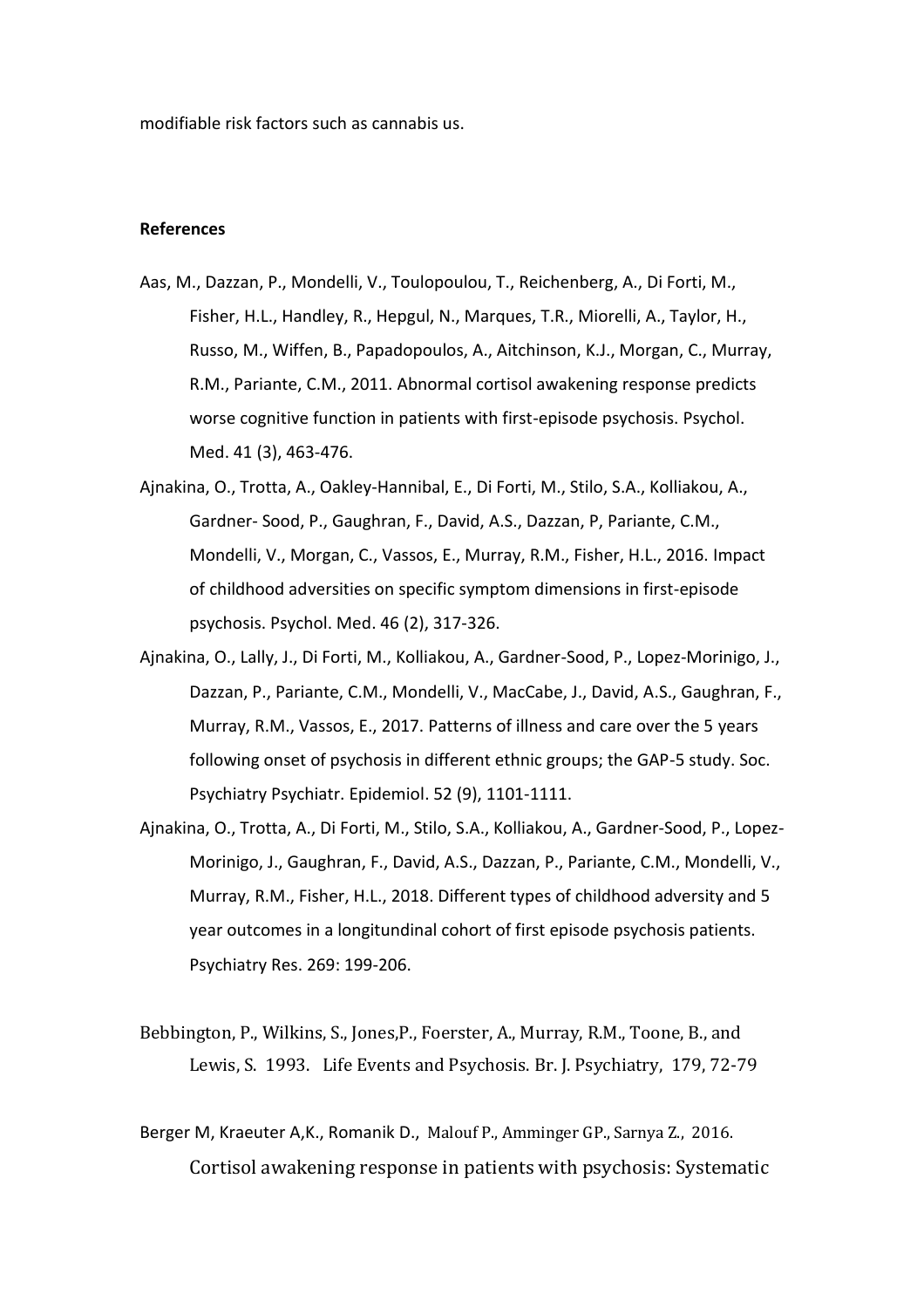review and meta-analysis. Neuroscience & Biobehavioral Reviews, 68, 157- 166

- Bianconi, F., Bonomo, M., Marconi, A., Kolliakou, A., Stilo, S.A., Iyegbe, C., Gurillo Muñoz, P., Homayoun, S., Mondelli, V., Luzi, S., Dazzan, P., Prata, D., La Cascia, C., O'Connor, J., David, A., Morgan, C., Murray, R.M., Lynskey, M., Di Forti, M., 2016. Differences in cannabis-related experiences between patients with a first episode of psychosis and controls. Psychol. Med. 46 (5), 995-1003.
- Boydell, J., Van Os, J., Lambri, M., Castle, D., Allardyce, J., McCreadie, R.G., Murray, R.M., 2003. Incidence of schizophrenia in south-east London between 1965 and 1997. Br. J. Psychiatry 182: 45-49.
- Boydell, J., Van Os, J., Caspi, A., Kennedy, N., Giouroukou, E., Fearon, P., Farrell, M., Murray, R.M., 2006. Trends in cannabis use prior to first presentation with schizophrenia, in South-East London between 1965 and 1999. Psychol. Med. 36 (10), 1441-1446
- Castle, D., Wessely, S., Van os, J., Murray, R.M., 1998. Psychosis in the Inner City: the Camberwell First Episode Study. Hove. Maudsley Monoraph.
- Ciufolini, S., Gayer-Anderson, C., Fisher, H. L., Marques, T. R., Taylor, H., Di Forti, M., Zunszain, P., Morgan, C., Murray, R.M., Pariante, C.M., Dazzan, P., 2019. Cortisol awakening response is decreased in patients with first-episode psychosis and increased in healthy controls with a history of severe childhood abuse. Schizophr. Res. 205, 38-44.
- Colizzi, M., Iyegbe, C., Powell, J., Ursini, G., Porcelli, A., Bonvino, A., Taurisano, P., Romano, R., Masellis, R., Blasi, G., Morgan, C., Aitchison, K., Mondelli, V., Luzi, S., Kolliakou, A., David, A., Murray, R.M., Bertolino, A., Di Forti, M., 2015. Interaction Between Functional Genetic Variation of DRD2 and Cannabis Use on Risk of Psychosis. Schizophr. Bull. 41 (5), 1171-1182.
- Colizzi, M., Carra, E., Fraietta, S., Lally, J., Quattrone, D., Bonaccorso, S., Mondelli, V., Ajnakina, O., Dazzan, P., Trotta, A., Sideli, L., Kolliakou, A., Gaughran, F., Khondoker, M., David, A.S., Murray, R.M., MacCabe, J.H., Di Forti, M., 2016. Substance use, medication adherence and outcome one year following a first episode of psychosis. Schizophr. Res. 170 (2-3), 311-317.

Corsi-Zuelli F, Loureiro CM, Shuhama R, Fachim HA., 2019 Cytokine profile in first-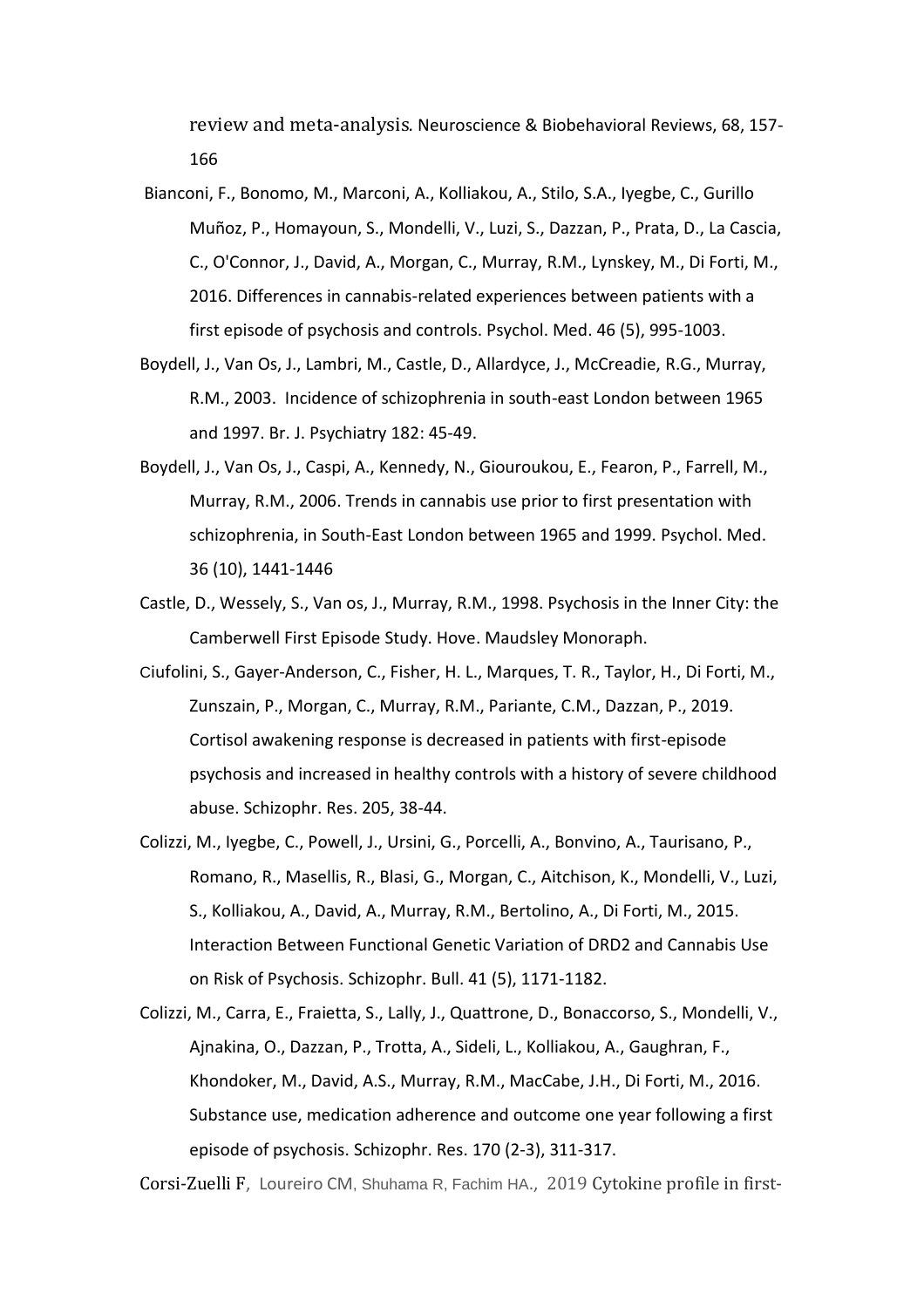episode psychosis, unaffected siblings and community-based controls: the effects of familial liability and childhood maltreatment. Psychological Medicine, May 8:1-9 on line.

- Demjaha, A., Murray, R.M., McGuire, P.K., Kapur, S., Howes, O.D., 2012 Dopamine Synthesis Capacity in Patients With Treatment-Resistant Schizophrenia. Am. J. Psychiatry 169 (11), 1203-1210.
- Demjaha, A., Lappin, J.M., Stahl, D., Patel, M.X., MacCabe, J.H., Howes, O.D., Heslin, M., Reininghaus, U.A., Donoghue, K., Lomas, B., Charalambides, M., Onyejiaka, A., Fearon, P., Jones, P., Doody, G., Morgan, C., Dazzan, P., Murray, R.M., 2017. Antipsychotic treatment resistance in first-episode psychosis: prevalence, subtypes and predictors. Psychol. Med. 47 (11), 1981-1989.
- Di Forti, M., Morgan, C., Dazzan, P., Pariante, C.M., Mondelli, V., Marques, T.R., Handley, R., Luzi, S., Russo, M., Paparelli, A., Butt, A., Stilo, S.A., Wiffen, B., Powell, J., Murray, R.M., 2009. High-potency cannabis and the risk of psychosis. Br. J. Psychiatry 195 (6), 488-491.
- Di Forti, M., Iyegbe, C., Sallis, H., Kolliakou, A., Falcone, M.A., Paparelli, A., Sirianni, M., La Cascia, C., Stilo, S.A., Marques, T.R., Handley, R., Mondelli, V., Dazzan, P., Pariante, C., David, A.S., Morgan, C., Powell, J., Murray, R.M., 2012. Confirmation that the AKT1 (rs2494732) genotype influences the risk of psychosis in cannabis users. Biol. Psychiatry 72 (10), 811-816.
- Di Forti, M., Sallis, H., Allegri, F., Trotta, A., Ferraro, L., Stilo, S.A., Marconi, A., La Cascia, C., Marques, T.R., Pariante, C.M., Dazzan, P., Mondelli, V., Paparelli, A., Kolliakou, A., Prata, D., Gaughran, F., David, A.S., Morgan, C., Stahl, D., Khondoker, M., MacCabe, J.H., Murray, R.M., 2014. Daily use, especially of high-potency cannabis, drives the earlier onset of psychosis in cannabis users. Schizophr. Bull. 40 (6), 1509-1517.
- Di Forti, M., Marconi, A., Carra, E., Fraietta, S., Trotta, A., Bonomo, M., Bianconi, F., Gardner-Sood, P., O'Connor, J., Russo, M., Stilo, S.A., Marques, T.R., Mondelli, V., Dazzan, P., Pariante, C.M., David, A.S., Gaughran, F., Atakan, Z., Iyegbe, C., Powell, J., Morgan, C., Lynskey, M., Murray, R.M., 2015. Proportion of patients in south London with first-episode psychosis attributable to use of high potency cannabis: a case-control study. Lancet Psychiatry 2 (3), 233-238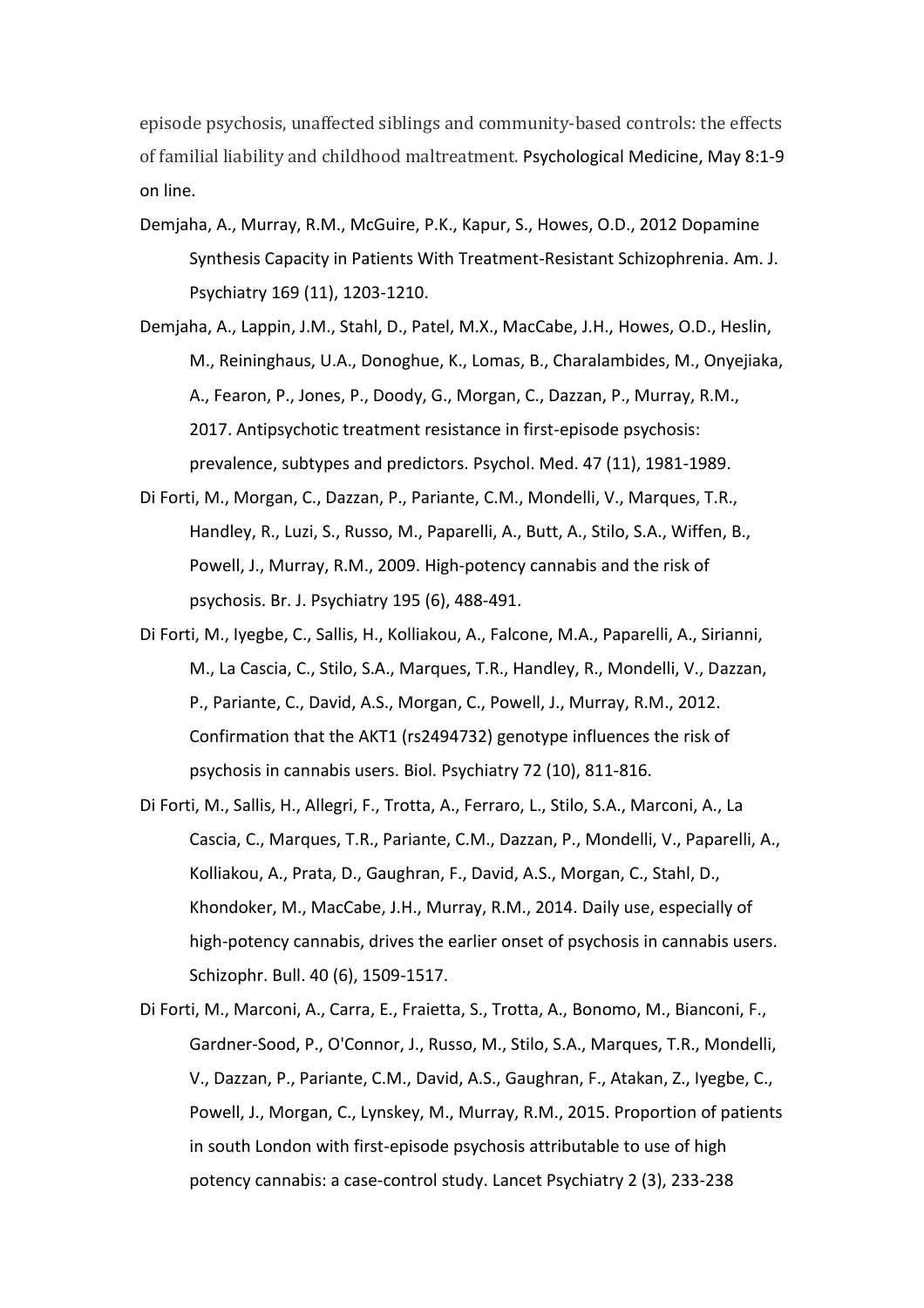Di Forti, M., Quattrone D., FreemanTP., Tripoli G., Gayer-Anderson C., Qicgley H., Rodrigiuez V., Jongsma H., Ferraro L., La Cascia C., La Barbera D., Taricone I., Berardi D, Szoke A., Arango C., Tortelli A., Velthorst E., Bernardo M., Del-Ben CM., Menezes PR., Selten JP., Jones PB., Kirkbride JB., Rutten. BPF., De Haan. L., Sham PC., Van Os J., Lewis CM., Lynskey M., Morgan. C., Murray RM The contribution of cannabis use to variationin the incidence of psychosis across Europe. Lancet Psychiatry, 6 , 5 , 427-436

Di Nicola, M., Cattaneo, A., Hepgul, N., Di Forti, M., Aitchison, K.J., Janiri, L., Murray, R.M., Dazzan P., Pariante, C.M., Mondelli, V., 2013. Serum and gene expression profile of cytokines in first-episode psychosis. Brain Behav. Immun. 31, 90-95.

Falcone, M.A., Murray, R.M., Wiffen, B.D.R., O'Connor, J.A., Russo, M., Kolliakou, A., Stilo, S., Taylor, H., Gardner-Sood, P., Paparelli, A., Jichi, F., Di Forti, M., David, A.S., Freeman, D., Jolley, S., 2015a. Jumping to Conclusions, Neuropsychological Functioning, and Delusional Beliefs in First Episode Psychosis. Schizophr. Bull. 41 (2), 411-418.

- Falcone, M.A., Murray, R.M., O'Connor, J.A., Hockey, L.N., Gardner-Sood, P., Di Forti, M., Freeman, D., Jolley, S., 2015b. Jumping to conclusions and the persistence of delusional beliefs in first episode psychosis. Schizophr. Res. 165 (2-3), 243- 246.
- Fearon, P., Kirkbride, J.B., Morgan, C., Dazzan, P., Morgan, K., Lloyd, T., Hutchinson, G., Tarrant, J., Fung, W.L., Holloway, J., Mallett, R., Harrison, G., Leff, J., Jones, P.B., Murray, R.M., AESOP Study Group, 2006. Incidence of schizophrenia and other psychoses in ethnic minority groups: results from the MRC AESOP Study. Psychol Med. 36 (11), 1541-1550.
- Ferraro, L., Russo, M., O'Connor, J., Wiffen, B.D., Falcone, M.A., Sideli, L., Gardner-Sood, P., Stilo, S., Trotta, A., Dazzan, P., Mondelli, V., Taylor, H., Friedman, B., Sallis, H., La Cascia, C., La Barbera, D., David, A.S., Reichenberg, A., Murray, R.M., Di Forti, M., 2013. Cannabis users have higher premorbid IQ than other patients with first onset psychosis. Schizophr. Res. 150 (1), 129-135.
- Hepgul, N., Pariante, C.M., Dipasquale, S., Di Forti, M., Taylor, H., Marques, T.R., Morgan, C., Dazzan,P., Murray, R.M., Mondelli, V., 2012. Childhood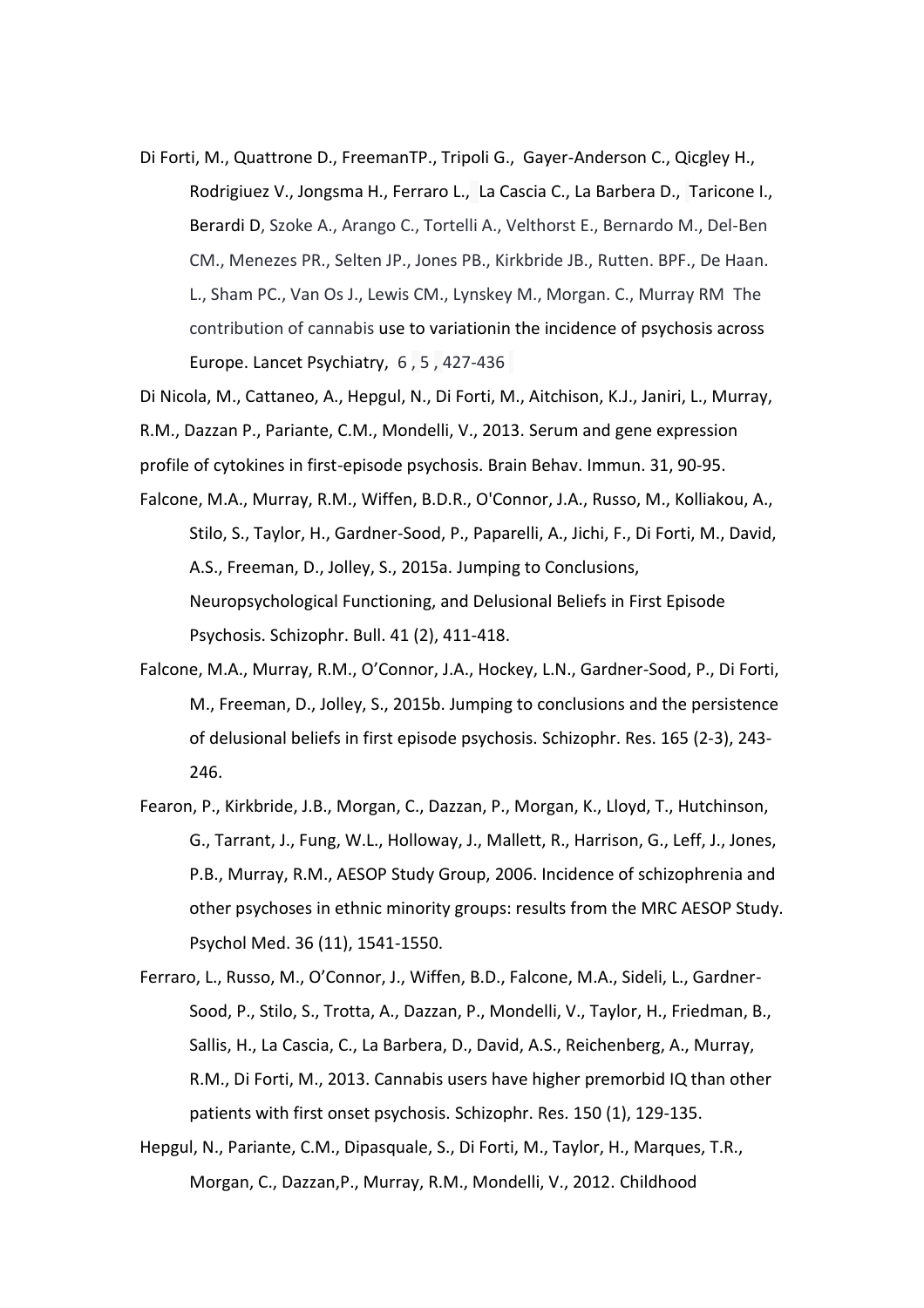maltreatment is associated with increased body mass index and increased Creactive protein levels in first-episode psychosis patients. Psychol. Med. 42 (09), 1893-1901.

- Kirkbride, J.B., Fearon, P., Morgan, C., Dazzan, P., Morgan, K., Tarrant, J., Lloyd, T., Holloway, J., Hutchinson, G., Leff, J.P., Mallett, R.M., Harrison, G.L., Murray, R.M., Jones, P.B., 2006. Heterogeneity in incidence rates of schizophrenia and other psychotic syndromes: findings from the 3-center AeSOP study. Arch. Gen. Psychiatry 63 (3), 250-258.
- Kolliakou, A., Castle, D., Sallis, H., Joseph, C., O'Connor, J., Wiffen, B., Gayer-Anderson, C., McQueen, G., Taylor, H., Bonaccorso, S., Gaughran, F., Smith, S., Greenwood, K., Murray, R.M., Di Forti, M., Atakan, Z., Ismail, K., 2015. Reasons for cannabis use in first-episode psychosis: Does strength of endorsement change over 12 months? Eur. Psychiatry 30 (1), 152-159.
- Kopczynska, M., Zelek, W., Touchard, S., Gaughran, F., Di Forti, M., Mondelli, V., Murray, R.M., O'Donovan, M., Morgan, B.P., 2019. Complement system biomarkers in first episode psychosis. Schizophr. Res. 204, 16-22.
- Lally, J., Ajnakina, O., Di Forti, M., Trotta, A., Demjaha, A., Kolliakou, A., Mondelli, V., Marques, T.R., Pariante, C.M., Dazzan, P., Shergil, S.S., Howes, O.D., David, A.S., MacCabe, J.H., Gaughran, F., Murray, R.M., 2016. Two distinct patterns of treatment resistance: clinical predictors of treatment resistance in firstepisode schizophrenia spectrum psychoses. Psychol. Med. 46 (15), 3231-3240.
- Leirer, D.J., Iyegbe, C.O., Di Forti, M., Patel, H., Carra, E., Fraietta, S., Colizzi, M., Mondelli, V., Quattrone, D., Lally, J., Ajnakina, O., Lee, S.H., Curtis, C.J., Breen, G., Pariante, C., Aitchinson, K., Dazzan, P., Murray, R.M., Dobson, R.J.B., Newhouse S.J., 2019. Differential gene expression analysis in blood of first episode psychosis patients. Schizophr. Res. 209, 88-97.
- Lopez-Morinigo, J.D., Di Forti, M., Ajnakina, O., Wiffen, B.D., Morgan, K., Doody, G.A., Jones, P.B., Ayesa-Arriola, R., Canal-Rivero, M., Crespo-Facorro, B., Murray, R.M., Dazzan, P., Morgan, C., Dutta R., David, A.S., 2019. Insight and risk of suicidal behaviour in two first-episode psychosis cohorts: Effects of previous suicide attempts and depression. Schizophr. Res. 204, 80-89.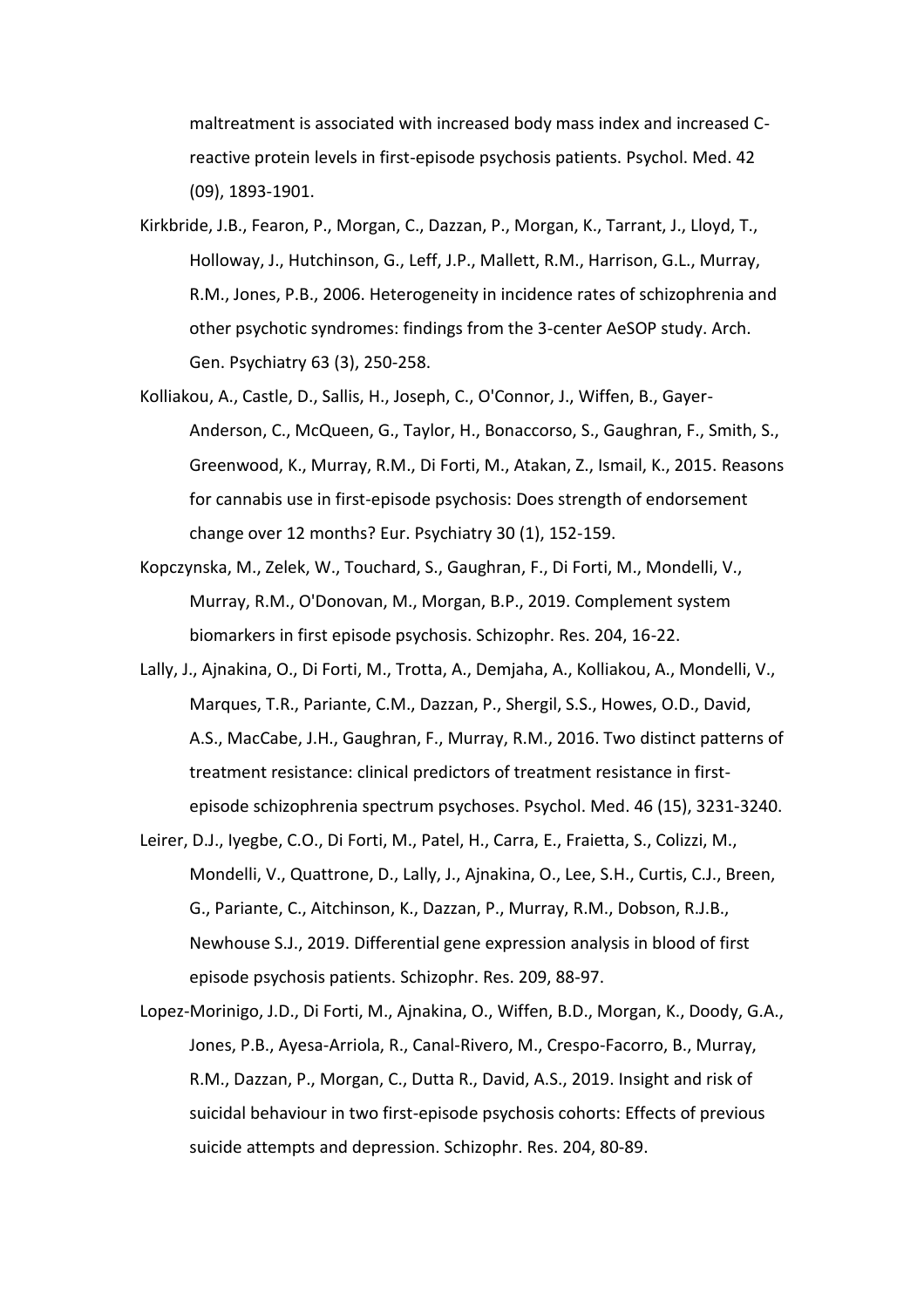- Luzi, S., [Morrison, P D.,](http://apps.webofknowledge.com/OutboundService.do?SID=D3umGAowtbkc6KlTsEN&mode=rrcAuthorRecordService&action=go&product=WOS&daisIds=158534) Powell, J.,Di Forti M, Murray R. 2008. What is the Mechanism whereby Cannabis Use increases Risk of Psychosis? Neurotoxicity Research, 14, 2-3, 105-112
- Marques, T.R., Taylor, H., Chaddock, C., Dell'acqua, F., Handley, R., Reinders, A.A., Mondelli, V., Bonaccorso, S., Di Forti, M., Simmons, A., David, A.S., Murray, R.M., Pariante, C.M., Kapur, S., Dazzan, P., 2014. [White matter integrity as a](http://apps.webofknowledge.com/full_record.do?product=WOS&search_mode=GeneralSearch&qid=1&SID=C6OmOztZV89fXlxWW54&page=3&doc=21)  [predictor of response to treatment in first episode psychosis.](http://apps.webofknowledge.com/full_record.do?product=WOS&search_mode=GeneralSearch&qid=1&SID=C6OmOztZV89fXlxWW54&page=3&doc=21) Brain 137, 172- 182.
- McGuffin, P., Farmer, A., Harvey, I., 1991. A polydiagnostic application of operational criteria in studies of psychotic illness: Development and reliability of the OPCRIT system. Arch. Gen. Psychiatry 48 (8), 764-770.
- Menezes, P.R., Scazufca, M., Busatto, G.F., Coutinho, L.M.S., Mcguire, P.K., Murray, R.M., 2007. Incidence of first-contact psychosis in São Paulo, Brazil. Br. J. Psychiatry 191 (S51), s102-s106.
- Mondelli, V., Dazzan, P., Hepgul, N., Di Forti, M., Aas, M., D'Albenzio, A., Di Nicola, M., Fisher, H., Handley, R., Marques, T.R., Morgan, C., Navari, S., Taylor, H., Papadopoulos, A., Aitchison, K.J., Murray, R.M., Pariante, C.M., 2010a. Abnormal cortisol levels during the day and cortisol awakening response in first-episode psychosis: The role of stress and of antipsychotic treatment. Schizophr. Res. 116 (2-3), 234-242.
- Mondelli, V., Pariante, C.M., Navari, S., Aas, M., D'Albenzio, A., Di Forti, M., Handley, R., Hepgul, N., Marques, T.R., Taylor, H., Papadopoulos, A.S., Aitchison, K.J., Murray, R.M., Dazzan, P., 2010b. Higher cortisol levels are associated with smaller left hippocampal volume in first-episode psychosis. Schizophr. Res. 119 (1-3), 75-78.
- Mondelli, V., Cattaneo, A., Murri, M.B., Di Forti, M., Handley, R., Hepgul, N., Miorelli, A., Navari, S., Papadopoulos, A.S., Aitchison, K.J., Morgan, C., Murray, R.M., Dazzan, P., Pariante, C.M. 2011. Stress and inflammation reduce brain-derived neurotrophic factor expression in first-episode psychosis: A pathway to smaller hippocampal volume. J. Clin. Psychiatry 72 (12), 1677-1684.

Mondelli, V., Ciufolini, S., Belvederi Murri, M., Bonaccorso, S., Di Forti, M., Giordano,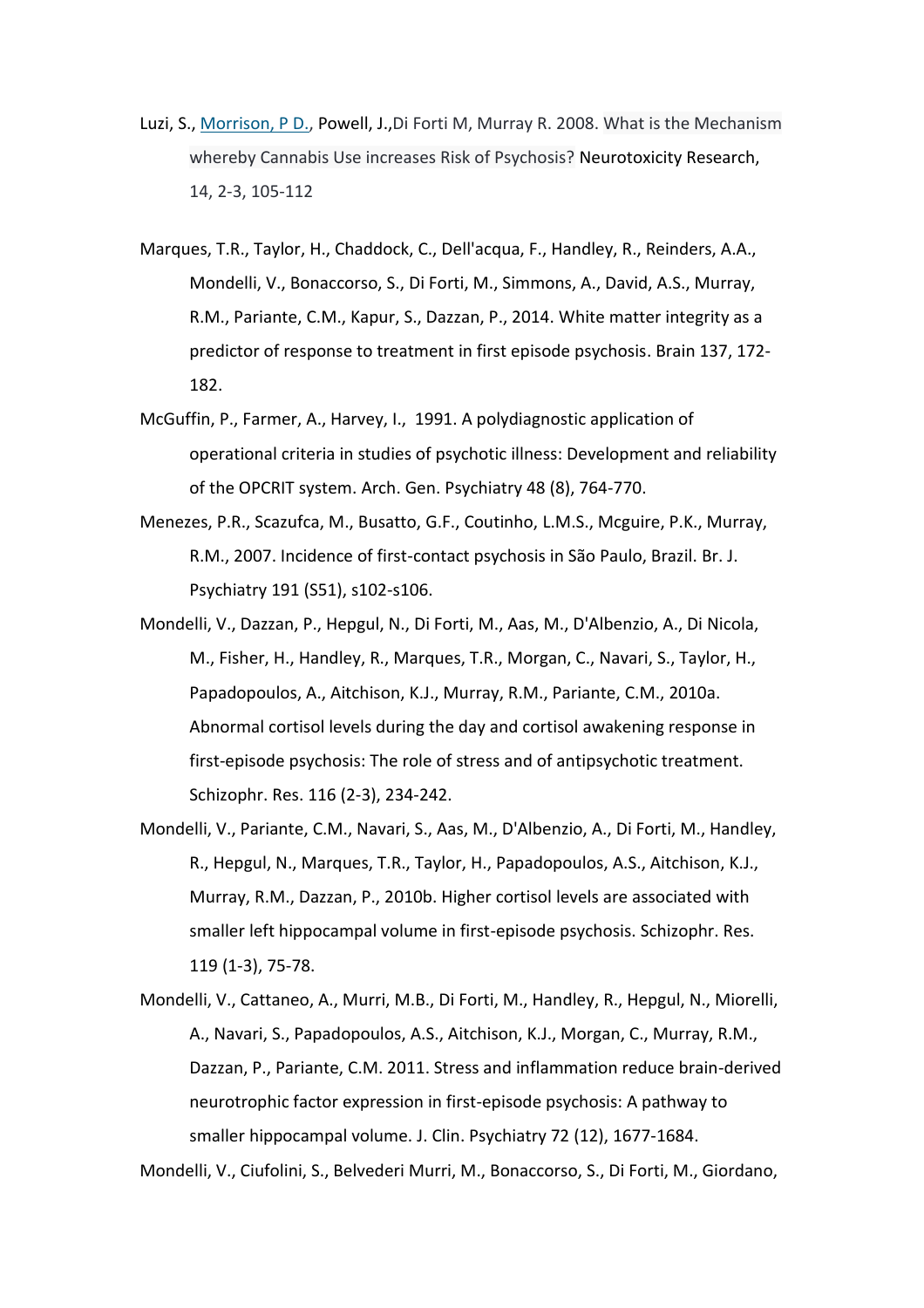A., Marques, T.R., Zunszain, P.A., Morgan, C., Murray, R.M., Pariante, C.M., Dazzan, P., 2015. Cortisol and Inflammatory Biomarkers Predict Poor Treatment Response in First Episode Psychosis. Schizophr. Bull. 41 (5), 1162- 1170.

- Morgan, C., Reininghaus, U., Fearon, P., Hutchinson, G., Morgan, K., Dazzan, P., Boydell, J., Kirkbride, J.B., Doody, G.A., Jones, P.B., Murray, R.M., Craig, T., 2014a. Modelling the interplay between childhood and adult adversity in pathways to psychosis: initial evidence from the AESOP study. Psychol. Med. 44 (2), 407-419.
- Morgan, C., Lappin, J., Heslin, M., Donoghue, K., Lomas, B., Reininghaus, U., Onyejiaka, A., Croudace, T., Jones, P.B., Murray, R.M., Fearon, P., Doody, G.A., Dazzan, P., 2014b. Reappraising the long-term course and outcome of psychotic disorders: the AESOP-10 study. Psychol. Med. 44 (13), 2713-2726.
- Mulè, A., Sideli, L., Capuccio, V., Fearon, P., Ferraro, L., Kirkbride, J.B., La Cascia, C., Sartorio, C., Seminerio, F., Tripoli, G., Di Forti, M., La Barbera, D., Murray, R.M., 2017. Low incidence of psychosis in Italy: confirmation from the first epidemiological study in Sicily. Soc. Psychiatry Psychiatr. Epidemiol. 52 (2).
- Murray, R.M., Paparelli, A., Morrison, P.D., Marconi, A., Di Forti, M., 2013. [What Can](http://apps.webofknowledge.com/full_record.do?product=WOS&search_mode=GeneralSearch&qid=1&SID=C6OmOztZV89fXlxWW54&page=4&doc=35)  [We Learn About Schizophrenia From](http://apps.webofknowledge.com/full_record.do?product=WOS&search_mode=GeneralSearch&qid=1&SID=C6OmOztZV89fXlxWW54&page=4&doc=35) Studying the Human Model, Drug-[Induced Psychosis?](http://apps.webofknowledge.com/full_record.do?product=WOS&search_mode=GeneralSearch&qid=1&SID=C6OmOztZV89fXlxWW54&page=4&doc=35) Am. J. Med. Genent. B Neuropsychiatr. Genet. 162 (7), 661-670.
- Murray, R. M., Quattrone, D., Natesan, S., van Os, J., Nordentoft, M., Howes, O., Di Forti, M., Taylor, D., 2016. Should psychiatrists be more cautious about the long-term prophylactic use of antipsychotics? Br. J. Psychiatry 209 (5), 361- 365.
- Murray, R. M., Englund A., Abi-Dhargum A., Lewis DA., Di Forti M., Davies C., Sherif M., McGuire P., D'Souza D C., 2016. Cannabis-associated psychosis: neural substrate and clinical impact. Neuropharmacology, 124, Special Issue, 89-104
- Nettis, M.A., Pergola, G., Kolliakou, A., O'Connor, J., Bonaccorso, S., David, A., Gaughran, F., Di Forti, M., Murray, R.M., Marques, T.R., Blasi, G., Bertolino, A., Pariante, C.M., Dazzan, P., Mondelli, V., 2019. Metabolic-inflammatory status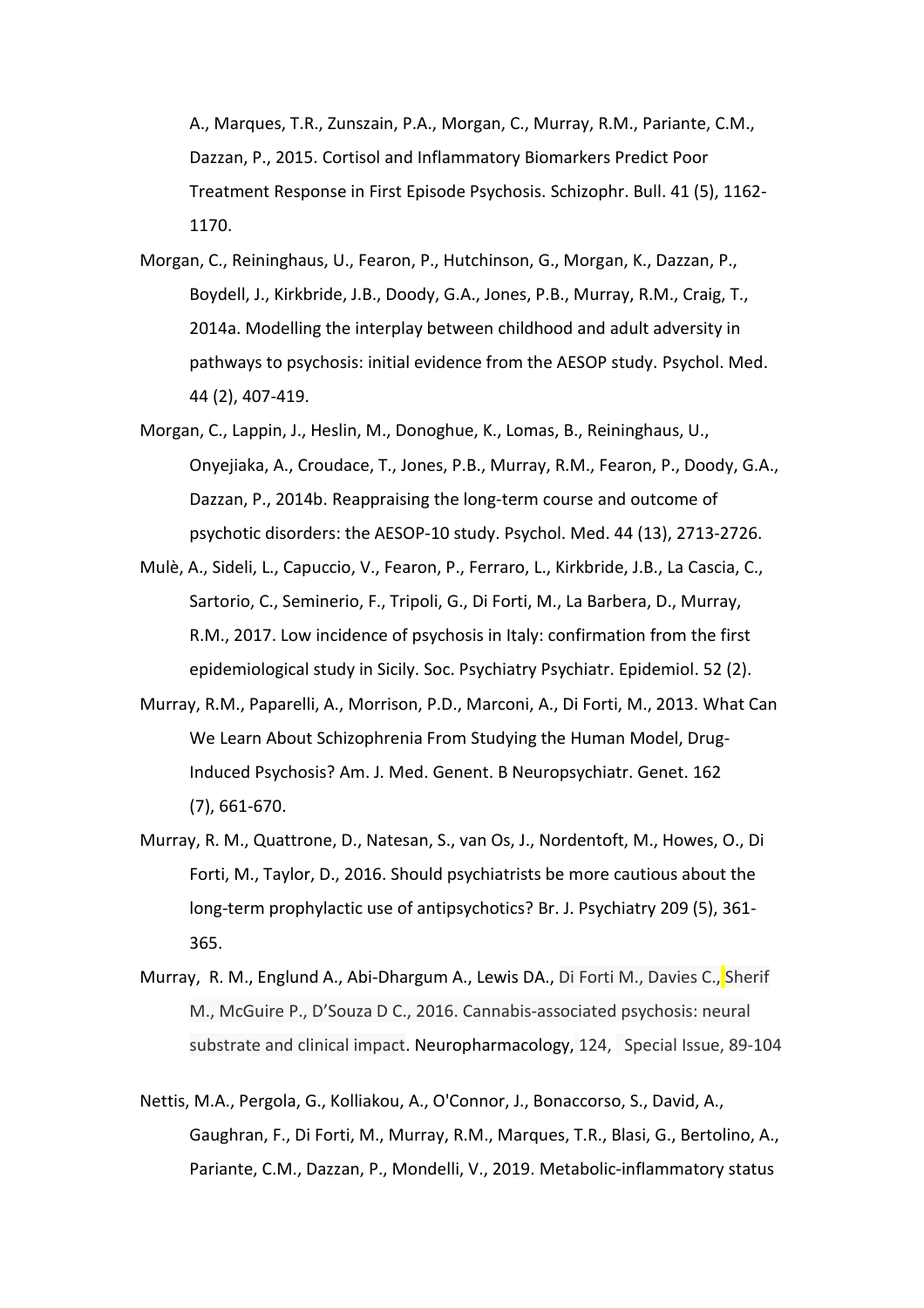as predictor of clinical outcome at 1-year follow-up in patients with first episode psychosis. Psychoneuroendocrinology 99, 145-153.

- O'Connor, J.A., Wiffen, B., Di Forti, M., Ferraro, L., Joseph, C., Kolliakou, A., Bonaccorso, S., Murray, R.M., David, A.S., 2013. Neuropsychological, clinical and cognitive insight predictors of outcome in a first episode psychosis study. Schizophr. Res. 149 (1-3), 70-76.
- O'Connor, J.A., Ellett, L., Ajnakina, O., Schoeler, T., Kolliakou, A., Wiffen, B.D., Falcone, A.M., Di Forti, M., Murray, R.M., Bhattacharyya, S., David, A.S., 2017. Can cognitive insight predict symptom remission in a first episode psychosis cohort? BMC Psychiatry 17 (1), 54.
- Palaniyappan, L., Marques, T.R., Taylor, H., Handley, R., Mondelli, V., Bonaccorso, S., Giordano, A., McQueen, G., Di Forti, M., Simmons, A., David, A.S., Pariante, C.M., Murray, R.M., Dazzan, P., 2013. [Cortical Folding Defects as Markers of](http://apps.webofknowledge.com/full_record.do?product=WOS&search_mode=GeneralSearch&qid=1&SID=C6OmOztZV89fXlxWW54&page=3&doc=28)  [Poor Treatment Response in First-Episode Psychosis.](http://apps.webofknowledge.com/full_record.do?product=WOS&search_mode=GeneralSearch&qid=1&SID=C6OmOztZV89fXlxWW54&page=3&doc=28) JAMA Psychiatry 70 (10), 1031-1040.
- Pillinger T, Osimo EF, Brugger S, Mondelli V, McCutcheon, RA Howes OD 2019 A Meta-analysis of Immune Parameters, Variability, and Assessment of Modal Distribution in Psychosis and Test of the Immune Subgroup Hypothesis Schizophrenia Bulletin 45(5):1120-1133
- Rigucci, S., Marques, T.R., Di Forti, M., Taylor, H., Dell'Acqua, F., Mondelli, V., Bonaccorso, S., Simmons, A., David, A.S., Girardi, P., Pariante, C. M., Murray, R.M., Dazzan, P., 2016. Effect of high-potency cannabis on corpus callosum microstructure. Psychol. Med. 46 (4), 841-854.
- Rodriguez, V., Ajnakina, O., Stilo, S.A., Mondelli, V., Marques, T.R., Trotta, A., Quattrone, D., Gardner-Sood, P., Colizzi, M., Wiffen, B.D., Dazzan, P., Di Forti, M., Falcone, M.A., David, A.S., Murray, R.M., 2018. Jumping to conclusions at first onset of psychosis predicts longer admissions, more compulsory admissions and police involvement over the next 4 years: the GAP study. Psychol. Med. 5, 1-11.

.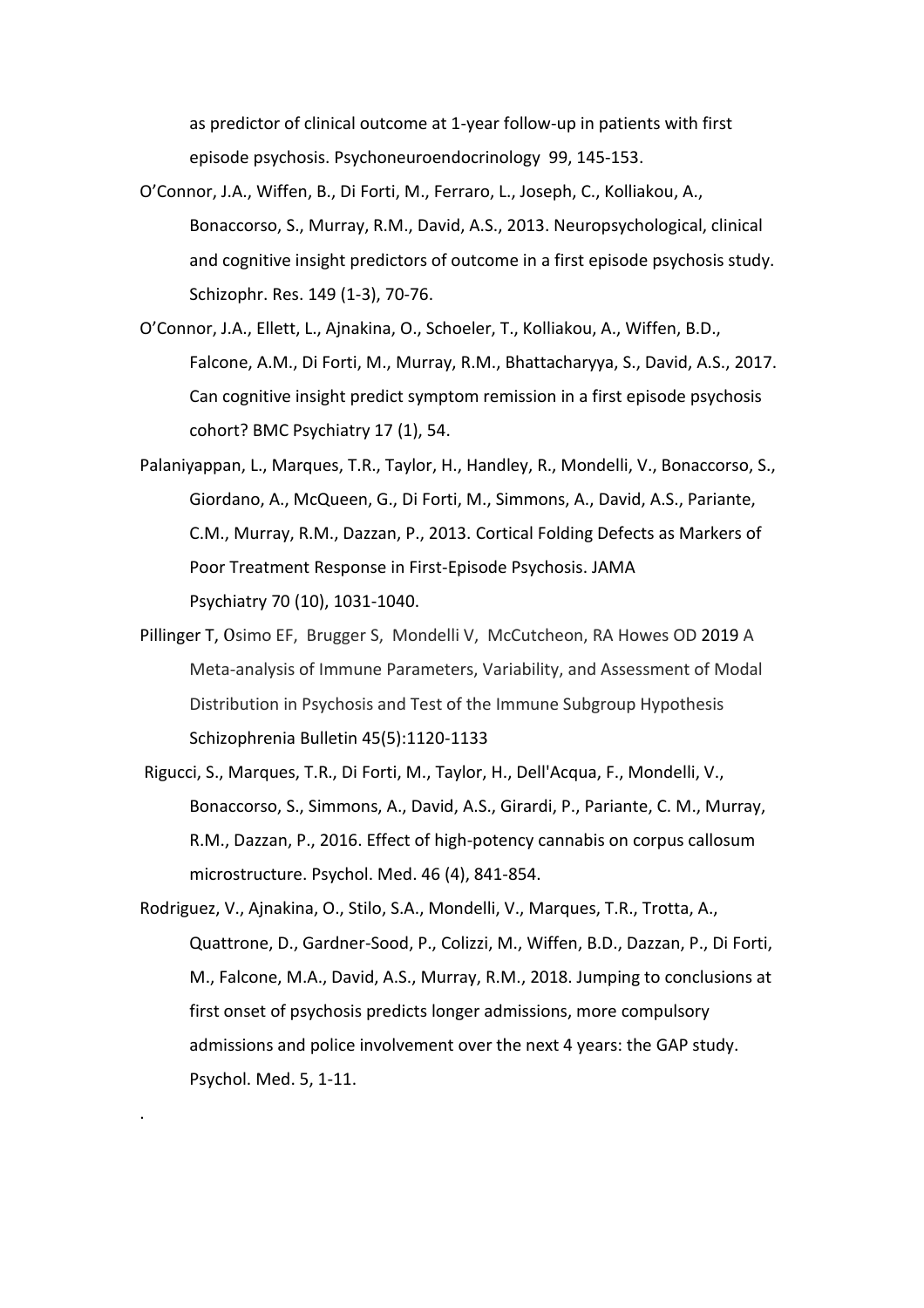- Schoeler, T., Petros, N., Di Forti, M., Klamerus, E., Foglia, E., Ajnakina, O., Gayer-Anderson, C., Colizzi, M., Quattrone, D., Behlke, I., Shetty, S., McGuire, P., David, A.S., Murray, R.M., Bhattacharyya, S., 2016a. Effects of continuation, frequency, and type of cannabis use on relapse in the first 2 years after onset of psychosis: an observational study. Lancet Psychiatry 3 (10), 947-953.
- Schoeler, T., Petros, N., Di Forti, M., Pingault, J.B., Klamerus, E., Foglia, E., Small, A., Murray, R.M., Bhattacharyya, S., 2016b. Association Between Continued Cannabis Use and Risk of Relapse in First-Episode Psychosis: A Quasi-Experimental Investigation Within an Observational Study. JAMA psychiatry 73 (11), 1173-1179.
- Schoeler, T., Petros, N., Di Forti, M., Klamerus, E., Foglia, E., Murray, R.M., Bhattacharyya, S., 2017a. Effect of continued cannabis use on medication adherence. in the first two years following onset of psychosis. Psychiatry Res. 225, 36-41.
- Schoeler, T., Petros, N., Di Forti, M., Klamerus, E., Foglia, E., Murray, R.M., Bhattacharyya, S., 2017b. Poor medication adherence and risk of relapse associated with contijued cannabis use in patients with first episode psychosis. Lancet Psychiatry 4 (8), 627-33.
- Sideli, L., Fisher, H.L., Murray, R.M., Sallis, H., Russo, M., Stilo, S.A., Paparelli, A., Wiffen, B.D.R., O'Connor, J.A., Pintore, S., Ferraro, L., La Cascia, C., La Barbera, D., Morgan, C., Di Forti, M., 2018. Interaction between cannabis consumption and childhood abuse in psychotic disorders: Preliminary findings on the role of different patterns of cannabis use. Early Interv. Psychiatry 12 (2), 135-142.
- Sideli, L., Fisher, H.L., Russo, M., Murray, R.M., Stilo, S.A., Wiffen, B.D., O'Connor, J.A., Falcone, A.M., Pintore, S.M., Ferraro, L., Mulè, A., La Barbera, D., Morgan, C., Di Forti, M., 2014. Failure to find association between childhood abuse and cognition in first-episode psychosis patients. Eur. Psychiatry 29 (1), 32-35.
- Stilo, S.A., Di Forti, M., Mondelli, V., Falcone, A.M., Russo, M., O'Connor, J., Palmer, E., Paparelli, A., Kolliakou, A., Sirianni, M., Taylor, H., Handley, R., Dazzan, P., Pariante, C.M., Marques, T.R., Zoccali, R., David, A., Murray, R.M., Morgan, C., 2013. Social Disadvantage: Cause or Consequence of Impending Psychosis? Schizophr. Bull. 39 (6), 1288-1295.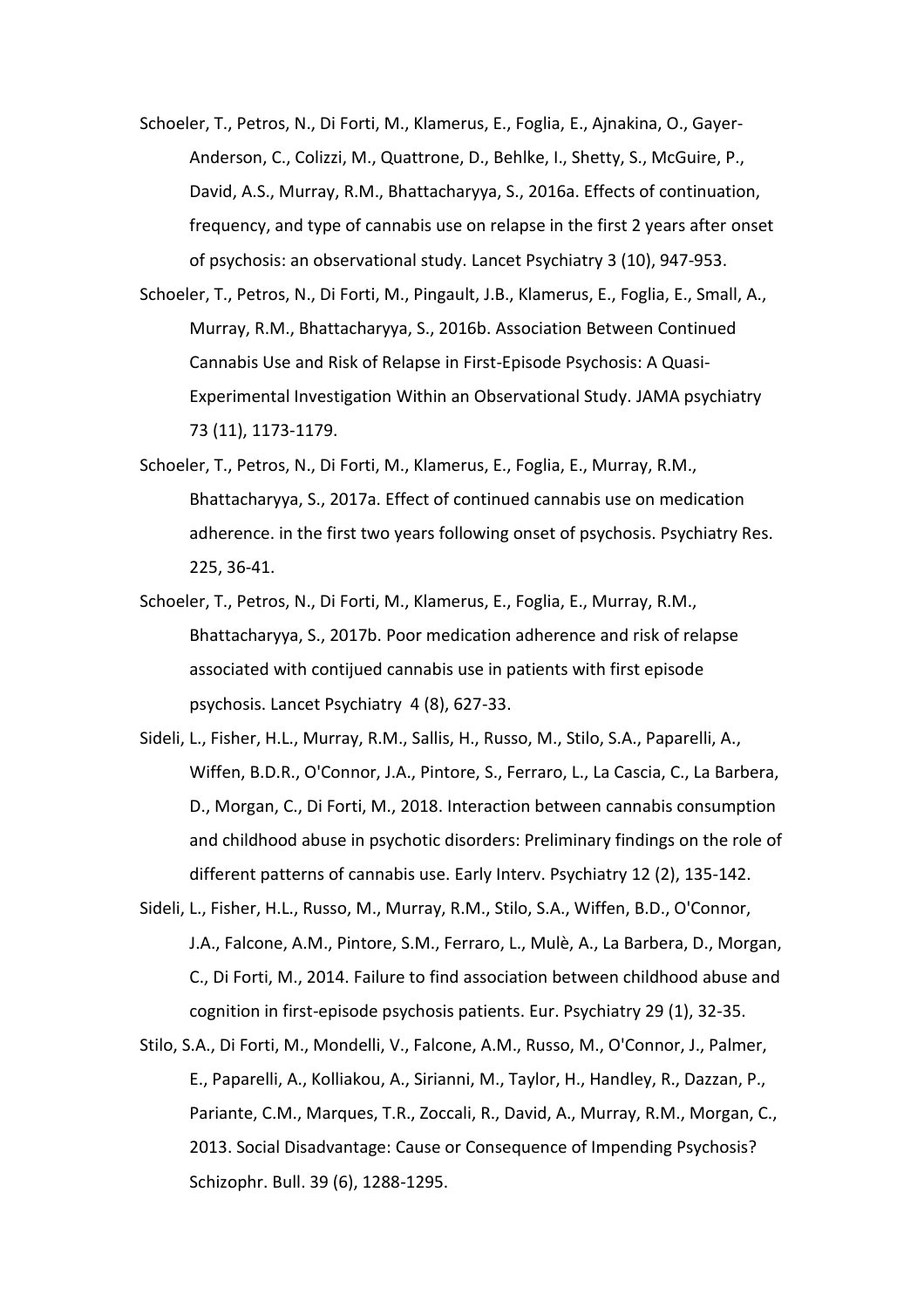- Stilo, S.A., Gayer-Anderson, C., Beards, S., Hubbard, K., Onyejiaka, A., Keraite, A., Borges, S., Mondelli, V., Dazzan, P., Pariante, C.M., Di Forti, M., Murray, R.M., Morgan, C., 2017. Further evidence of a cumulative effect of social disadvantage on risk of psychosis. Psychol. Med. 47 (5), 913-924.
- Trotta, A., Di Forti, M., Mondelli, V., Dazzan, P., Pariante, C.M., David, A., Mulè, A., Ferraro, L., Formica, I., Murray, R.M., Fisher, H.L., 2013. Prevalence of bullying victimisation amongst first-episode psychosis patients and unaffected controls. Schizophr. Res. 150 (1), 169-175.
- Trotta, A., Di Forti, M., lyegbe, C., Green, P., Dazzan, P., Mondelli, V., Morgan, C., Murray, R.M., Fisher, H.L., 2015. Familial risk and childhood adversity interplay in the onset of psychosis. BJPsych Open 1 (1), 6-13.
- Trotta, A,, Iyegbe, C., Di Forti, M., Sham, P.C., Campbell, D.D., Cherny, S.S., Mondelli, V., Aitchison, K.J., Murray, R.M., Vassos, E., Fisher, H.L., 2016a. Interplay between Schizophrenia Polygenic Risk Score and Childhood Adversity in First-Presentation Psychotic Disorder: A Pilot Study. Walss-Bass C, ed. PLoS One 11 (9), e0163319.
- Trotta, A., Murray, R.M., David, A.S., Kolliakou, A., O'Connor, J., Di Forti, M., Dazzan, P., Mondelli, V., Morgan, C., Fisher, H.L., 2016b. Impact of Different Childhood Adversities on 1-Year Outcomes of Psychotic Disorder in the Genetics and Psychosis Study. Schizophr. Bull. 42 (2), 464-475.
- Trotta, A., Iyegbe, C., Yiend, J., Dazzan, P., David, A.S., Pariante, C., Mondelli, V., Colizzi, M., Murray, R.M., Di Forti, M., Fisher, H.L., 2018. Interaction between Childhood Adversity and Functional Polymorphisms in the Dopamine Pathway on First-Episode Psychosis. Schizophr. Res. S0920-9964 (18), 30199-30193.
- Vassos, E., Di Forti, M., Coleman, J., Iyegbe, C., Prata, D., Euesden, J., O'Reilly, P., Curtis, C., Kolliakou, A., Patel, H., Newhouse, S., Traylor, M., Ajnakina, O., Mondelli, V., Marques, T.R., Gardner-Sood, P., Aitchison, K.J., Powell, J., Atakan, Z., Greenwood, K.E., Smith, S., Ismail, K., Pariante, C., Gaughran, F., Dazzan, P., Markus, H.S., David, A.S., Lewis, C.M., Murray, R.M., Breen, G., 2017. An Examination of Polygenic Score Risk Prediction in Individuals With First-Episode Psychosis. Biol. Psychiatry 81 (6), 470-477.

World Health Organization. 1992a. The ICD-10 Classification of Mental and